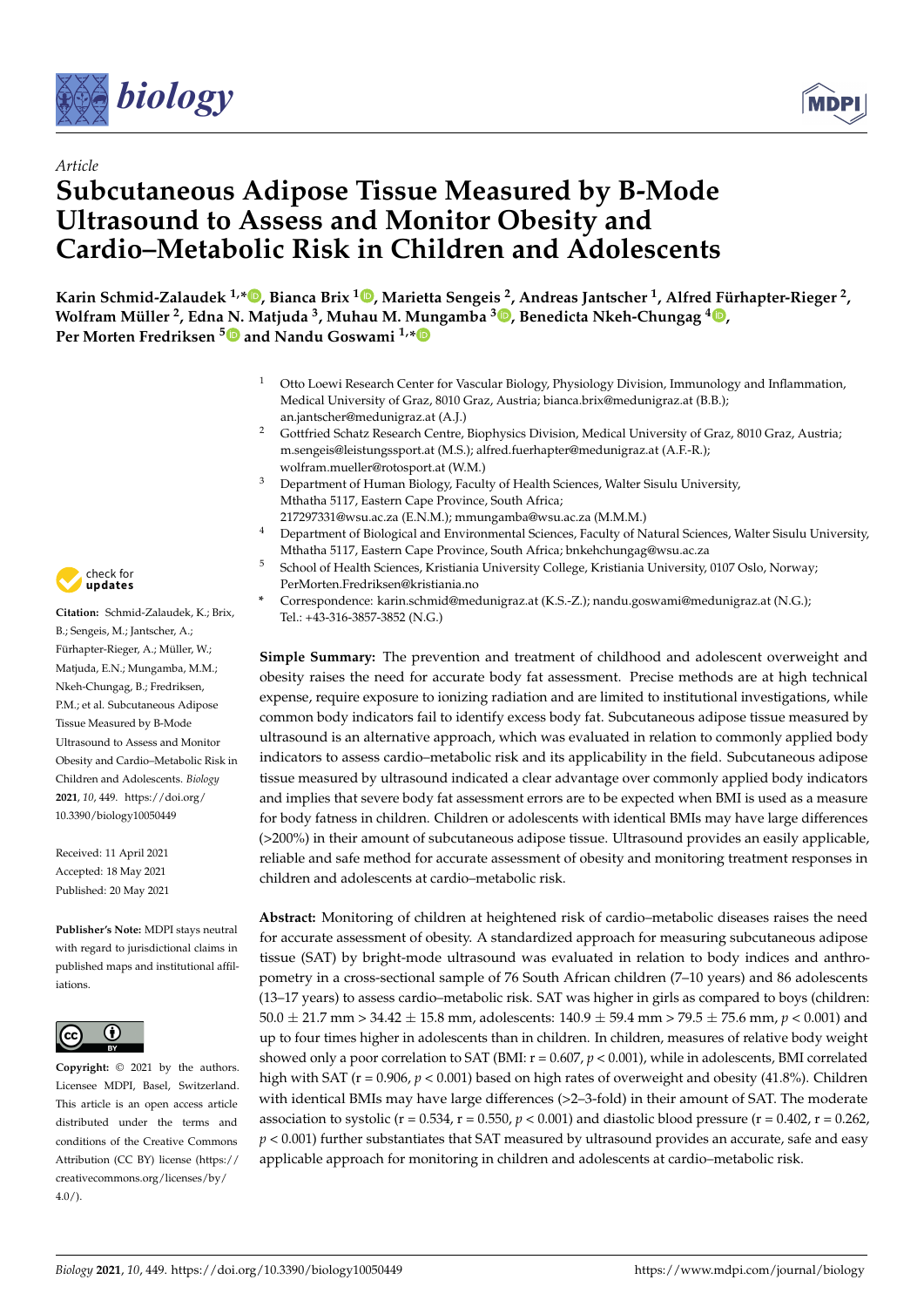**Keywords:** subcutaneous adipose tissue; ultrasound; childhood overweight/obesity; adolescent overweight/obesity; BMI; cardio–metabolic risk; body fat assessment

## **1. Introduction**

In the prevention and control of non-communicable diseases (NCDs) as one of the global health challenges [\[1\]](#page-11-0), childhood and adolescent overweight and obesity is targeted. Along with immediately impaired health and quality of life in affected children, childhood obesity is likely to track into adulthood, causing a heightened risk for and premature onset of a number of serious diseases [\[2](#page-11-1)[–5\]](#page-11-2). Low- and middle-income countries and minority ethnic groups report the most rapid increase in childhood overweight and obesity; about 75% of the 42 million children (<5 years) affected live in Asia and Africa [\[2,](#page-11-1)[6,](#page-11-3)[7\]](#page-11-4). Socioeconomic transition and related lifestyle changes such as the quality and quantity of food intake, reduced physical activity and increased screen hours mainly account for accumulative rates of obesity and related health outcomes, especially in adolescents [\[2](#page-11-1)[,8](#page-11-5)[–10\]](#page-11-6).

Body composition and growth rate have a high impact on childhood health and physical performance [\[11\]](#page-11-7). In the pediatric routine, percentile curves for growth rate, height and weight for age, together with the body mass index (BMI = m/h<sup>2</sup>) are used as diagnostic criteria, but with limited significance [\[12–](#page-11-8)[16\]](#page-12-0). Overweight and obesity are defined by the BMI, applying age- and gender-specific International Obesity Task Force (IOTF) percentile curves of 25 kg/m<sup>2</sup> for overweight and 30 kg/m<sup>2</sup> for obesity [\[17\]](#page-12-1). The BMI, however, does not consider body composition, as it is not capable of distinguishing between body mass resulting from muscle or from fat. The BMI has a low sensitivity and fails to identify excess body fat in about a quarter up to a half of children with excess body fat [\[12,](#page-11-8)[13,](#page-12-2)[16,](#page-12-0)[18,](#page-12-3)[19\]](#page-12-4). In a recent study on pre-school children, the BMI was not only correlated to fat mass (as measured by air displacement plethysmography) but, in the same extent, to fat-free mass, underlining its questionable application as a diagnostic tool for obesity [\[20\]](#page-12-5). Problems arise, in particular, when a person's shape deviates from the norm, as when legs are shorter or longer than expected for their height [\[21\]](#page-12-6). Furthermore, BMI cutoff points are developed for Caucasians and do not account for related risks in different ethnic groups [\[22\]](#page-12-7). Supplementary anthropometric measures to assess distinct fat deposits such as waist circumference (WC) and waist-to-hip (WHR =  $w/hip$ ) and waist-to-height ratios (WHtR =  $w/h$ ) improved diagnostics in large-scale studies [\[23](#page-12-8)[,24\]](#page-12-9). However, their added value in predicting adulthood obesity or cardio–metabolic disease in later life on the individual level is controversial [\[14,](#page-12-10)[25–](#page-12-11)[27\]](#page-12-12).

Quantification of the total amount and relative proportions of body tissue compartments is performed at different levels of accuracy and technical expense [\[11](#page-11-7)[,25](#page-12-11)[,28\]](#page-12-13). Dualenergy X-ray absorptiometry (DEXA), computed tomography (CT) and magnetic resonance imaging (MRI) are highly precise methods for measuring body composition [\[23,](#page-12-8)[25\]](#page-12-11), though their technical expense and exposure to ionizing radiation limits their application. Less detrimental, cost-effective and more feasible methods such as bioelectrical impedance and skinfold measures are, however, at the cost of accuracy [\[29](#page-12-14)[,30\]](#page-12-15).

Ultrasound has been shown to be a highly precise and reliable alternative approach to the more expensive assessment of subcutaneous adipose tissue (SAT) by DEXA, CT or MRI, requiring measurements in institutional settings (e.g., hospitals, universities) [\[28,](#page-12-13)[31](#page-12-16)[–35\]](#page-12-17). The uncompressed SAT thickness is measured, and body mass increases due to fat or muscle gain can accurately be distinguished [\[31](#page-12-16)[,34](#page-12-18)[,36\]](#page-12-19). Avoiding exposure to radiation further substantiates its application in children, also providing a method for the follow-up of changes in response to treatment [\[28](#page-12-13)[,29\]](#page-12-14).

Several studies implicate that SAT at the waist is associated with adverse cardio– metabolic risk factors, particularly in children and different ethnicities [\[37](#page-13-0)[–45\]](#page-13-1). In a largescale study on Chinese children aged 6–18 years, SAT measured by DEXA was linked to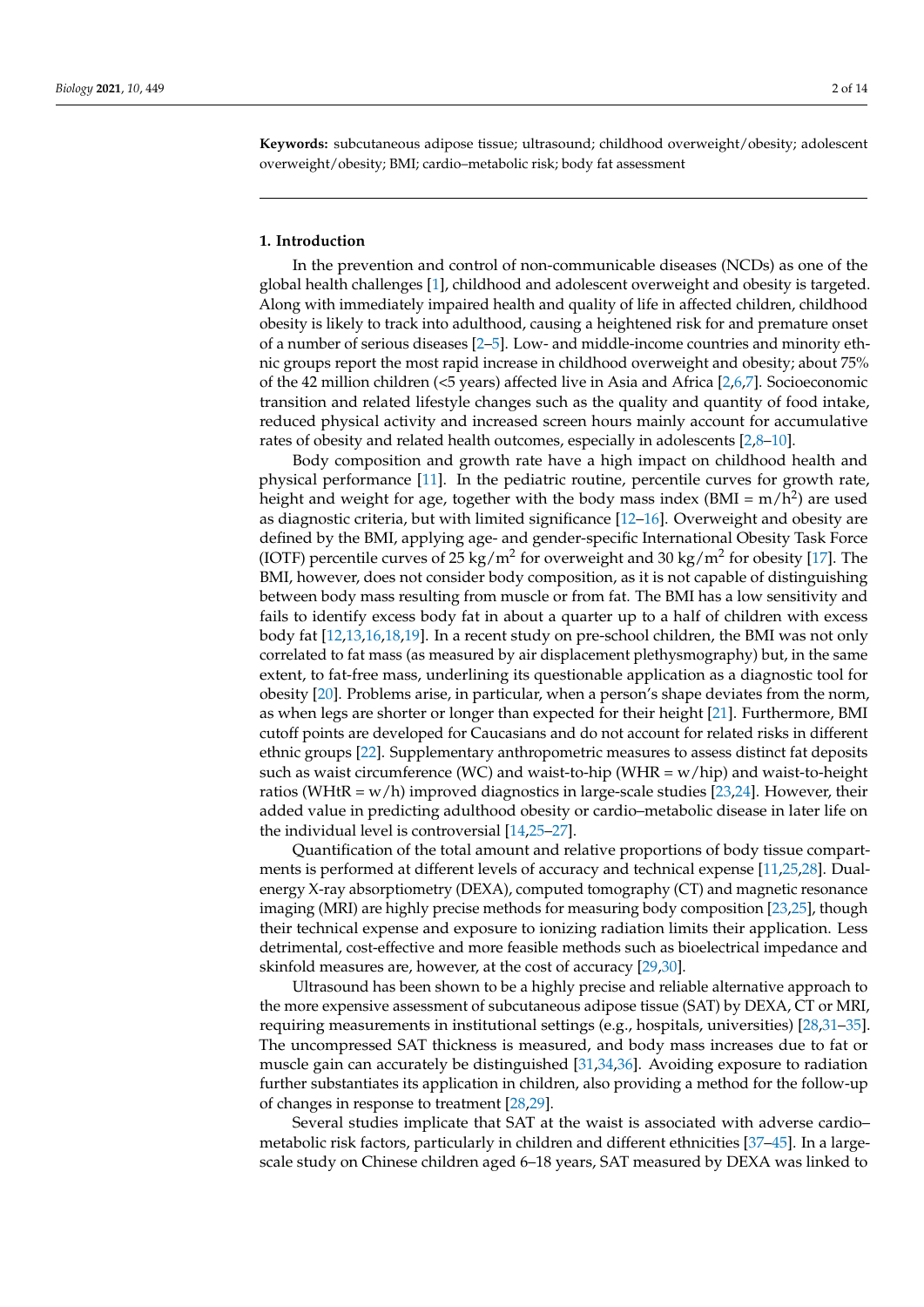heightened total cholesterol, high low-density and low high-density lipid cholesterol and higher triglycerides [\[41\]](#page-13-2), implicating its role in the development of cardio–metabolic diseases.

The present study assessed SAT patterning by a recently developed standardized B-mode ultrasound approach in the field. Children and adolescents from a rural South African region with a particularly high prevalence of child and adolescent obesity and hypertension were studied [\[46](#page-13-3)[–49\]](#page-13-4). Anthropometric measures, body indices and hemodynamic parameters were related to SAT patterns to achieve an estimate of their value in discriminating children and adolescents at risk of cardio–metabolic disease. Furthermore, the concordance between SAT patterning based on eight-site measurements compared to four- and five-site measurements was assessed to quantify the efficiency of this time-saving approach [\[34\]](#page-12-18).

## **2. Materials and Methods**

# *2.1. Study Design and Participants*

The study was a cross-sectional cohort study conducted between March and August 2019 at selected primary schools Eastern Cape Province, South Africa, involving healthy male and female children (aged 7–10 years) and adolescents (aged 13–17 years). All children/adolescents were of African ancestry. Ethical approval was granted by the Health Sciences Ethics Committee of Walter Sisulu University, South Africa (clearance certificate references numbers: 031/2016 and 014/2014). Written informed consent was obtained from the children's/adolescents' parents/legal guardians for voluntary participation. The study was conducted according to the principles stated in the Declaration of Helsinki (2013).

# *2.2. Anthropometry*

Anthropometric measurements were performed according to the International Standards for Anthropometric Assessments by local trained fieldworkers [\[50\]](#page-13-5). Waist, hip, thigh, calf, ankle and mid-upper arm (MUAC) circumferences were measured (in cm) with an anthropometric tape. Height (h), sitting height (s) and leg lengths (l) were measured to the nearest 0.1 cm by an anthropometer (GPM 100), while body mass (m) was assessed by a wireless calibrated weight scale (Tanita body composition scale). BMI =  $m/h^2$ (in kg/m<sup>2</sup>), the mass index (MI =  $0.53$  m/(hs) in kg/m<sup>2</sup>), accounting for the individuals' leg lengths [\[30,](#page-12-15)[34\]](#page-12-18), and the Cormic index  $(C = s/h)$  [\[34\]](#page-12-18) were calculated. Age- and genderspecific percentile (pc) curves for BMI (International Obesity Task Force) were applied for classification of normal weight (<85th pc), overweight ( $\geq$ 85th <br/> < 95th pc) and obesity (≥95th pc) [\[17\]](#page-12-1).

## *2.3. Subcutaneous Adipose Tissue (SAT) Measurements*

SAT was measured with a portable diagnostic B-mode (brightness mode) ultrasound system (Esaote laptop color Doppler system, SMT, Germany) using a linear probe operated at 18 MHz (harmonic mode, axial resolution: 0.10–0.l5 mm). Measures were performed by experienced sports scientists from the same laboratory. Marking of the eight standardized sites was done in standing and sitting positions [\[31](#page-12-16)[,34\]](#page-12-18), while for image capturing, participants were lying in supine, prone, or rotated position. To avoid compression, the ultrasound probe was placed above each site without pressure, applying a thick layer of ultrasound gel (3–5 mm). Ultrasound images were collected from upper abdomen (UA), lower abdomen (LA), front thigh (FT), lateral thigh (LT), medial calf (MC), c (ES), distal triceps (DT) and brachioradialis (BR) [\[31,](#page-12-16)[34\]](#page-12-18). An interactive image segmentation algorithm was applied for detection of the SAT contour, and the software (NISOS–BCA–F 4.0; rotosport.at) automatically performed a series of thickness measurements of SAT with an accuracy of 0.1–0.2 mm [\[32](#page-12-20)[–34\]](#page-12-18). Reliability studies in various groups have shown that the limit of agreement (LOA) for the sums of the eight thickness measurements is between 1 and 2 mm [\[30](#page-12-15)[,31](#page-12-16)[,33,](#page-12-21)[34\]](#page-12-18). Sound speed for distance determination in SAT was set to  $c = 1450 \text{ ms}^{-1}$ . Each image revealed multiple (between 50 and 300, depending on the breadth of the region of interest) thickness measurements of a selected site. Mean, standard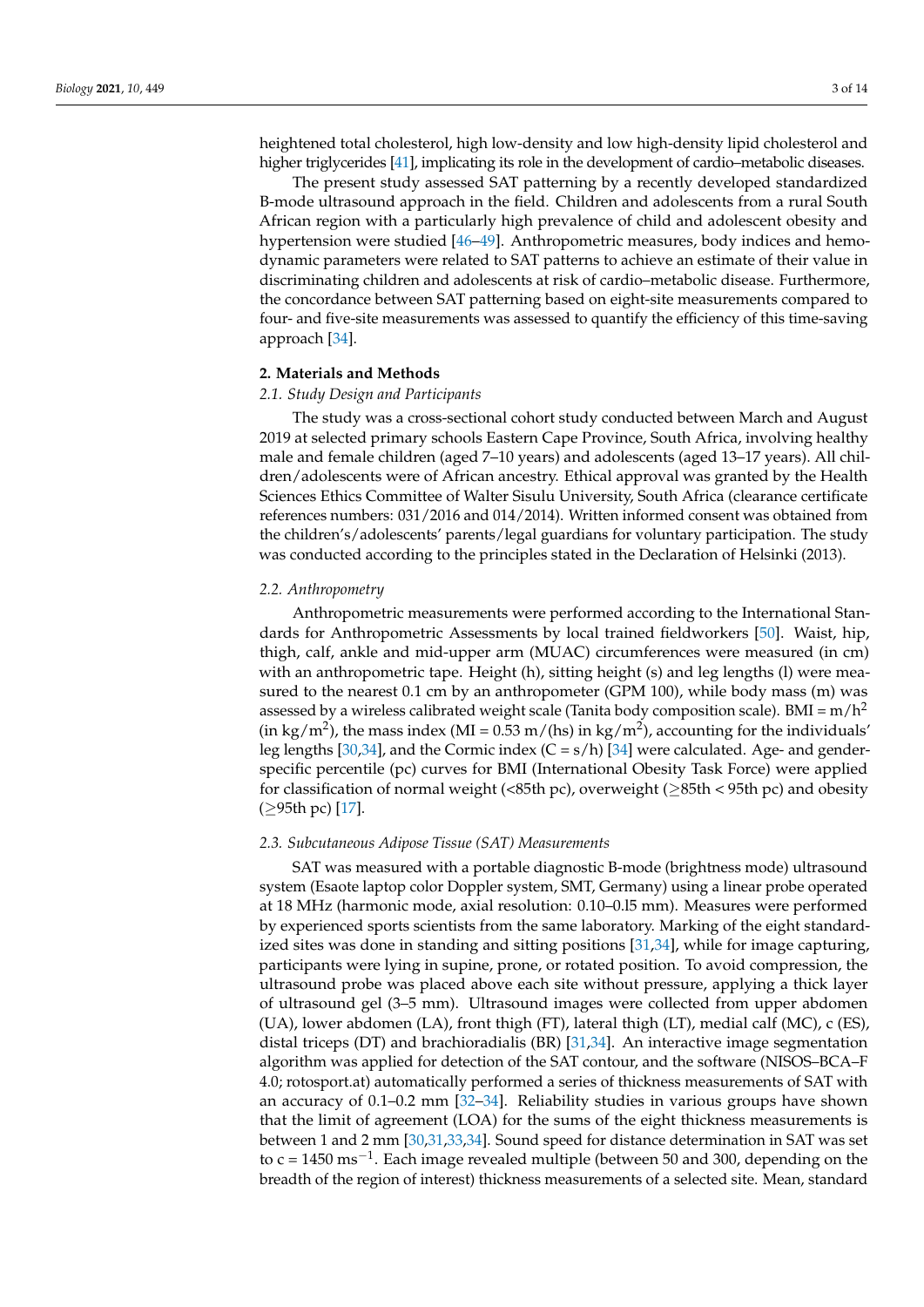deviation (SD), median, minimum and maximum are calculated automatically. The mean SAT thickness at a given site (d) is computed either with fibrous structures included (d<sub>i</sub>) or excluded  $(d_e)$ , providing also quantification of the number of fibrous structures (fasciae) embedded in the SAT (df =  $d_i - d_e$ ). D<sub>I</sub> represents the sum of SAT thicknesses of all eight sites with fibrous structures included, and  $D_E$  with fibrous structures excluded, while F and F% represent fibers in mm and in percent, respectively. Additionally, the estimated SAT mass in kg and the percentage of SAT mass with respect to body mass are calculated. For assessments in larger samples, calculation of the parameters based on only 4- or 5-site measurements is provided, allowing a quicker application at a marginal loss of accuracy and reliability [\[34\]](#page-12-18).

# *2.4. Blood Pressure Measurements*

Resting blood pressure was measured three times after a five-minute rest in seated position, automatically at 2 min intervals, in a quiet room using the Omron automated sphygmomanometer (HBP-1100; Omron Healthcare Co., Ltd., Lonato Del Garda, Italy). The average of three blood pressure readings was used for analyses.

# *2.5. Statistical Analysis*

A priori sample size calculation for differences between girls and boys considering a large effect (d<sub>Hedges</sub> = 0.517) as reported in children [\[29\]](#page-12-14),  $\alpha$  = 0.05, power = 0.95, revealed a total size of *n* = 52 for comparison of the total SAT and of *n* = 89 for comparisons of the eight standardized sites in a between-groups design analyzed by MANOVA. Normal distribution was examined by Shapiro–Wilks test. Descriptive statistics are presented as mean  $\pm$  standard deviation (SD). Differences between groups (by sex or BMI) on metric parameters were assessed by Student's *t*-test, ANOVA or MANOVA at a significance level of  $\alpha = 0.05$ . Pearson's correlations were calculated to determine the relationship between anthropometric measures, SAT and blood pressure. All data were analyzed by SPSS (Version 25.0, IBM Corp., Armonk, NY, USA).

# **3. Results**

A total of 76 children (53 girls) with a mean age of  $9.13 \pm 0.84$  years (CI: 8.94, 9.32; range 7–10 years) and 86 adolescents (60 girls) with a mean age of  $14.94 \pm 0.97$  years (CI: 14.73, 15.15; range: 13–17 years) were included. Three children (2 girls, 1 boy) and one adolescent boy had extremely high BMIs (35.6; 39.4; 31.9; 45.8) and were excluded from descriptive statistics to obtain sample appropriate mean values (for details of excluded cases please refer to Table S1 in the Supplementary Materials).

# *3.1. Sexual Dimorphism in Anthropometric Measures and Subcutaneous Adipose Tissue*

In children neither BMI, MI nor the Cormic index differed significantly between girls and boys (Table [1\)](#page-4-0). MANOVA of anthropometric measures (including the eight circumferences listed in Table [1\)](#page-4-0) revealed an overall effect for sex (F  $(8, 62) = 2.097$ ,  $p = 0.049$ , Wilks-λ = 0.79, η<sup>2</sup> = 0.21) based on larger mid-upper arm (MUA) and thigh circumferences in girls as compared to boys (means  $\pm$  SDs, test statistics see Table [1\)](#page-4-0). MANOVA of the SAT measures indicated a significant overall effect for sex (F  $(8, 64) = 3.74$ ,  $p = 0.001$ , Wilks-λ = 0.68, η<sup>2</sup> = 0.32), based on larger amounts of SAT in girls as compared to boys at each of the eight sites (Table [1\)](#page-4-0). Correspondingly, the sum of SAT of all eight sites also differed significantly between girls and boys. The amount of SAT including fibers  $(D_I)$ was 19.6 mm (36.3%) and SAT excluding fibers  $(D_F)$  was 19.1 mm (38.6%) larger in girls as compared to boys. Fibrous structures did not differ significantly, while SAT in kg and % did (see Table [1\)](#page-4-0).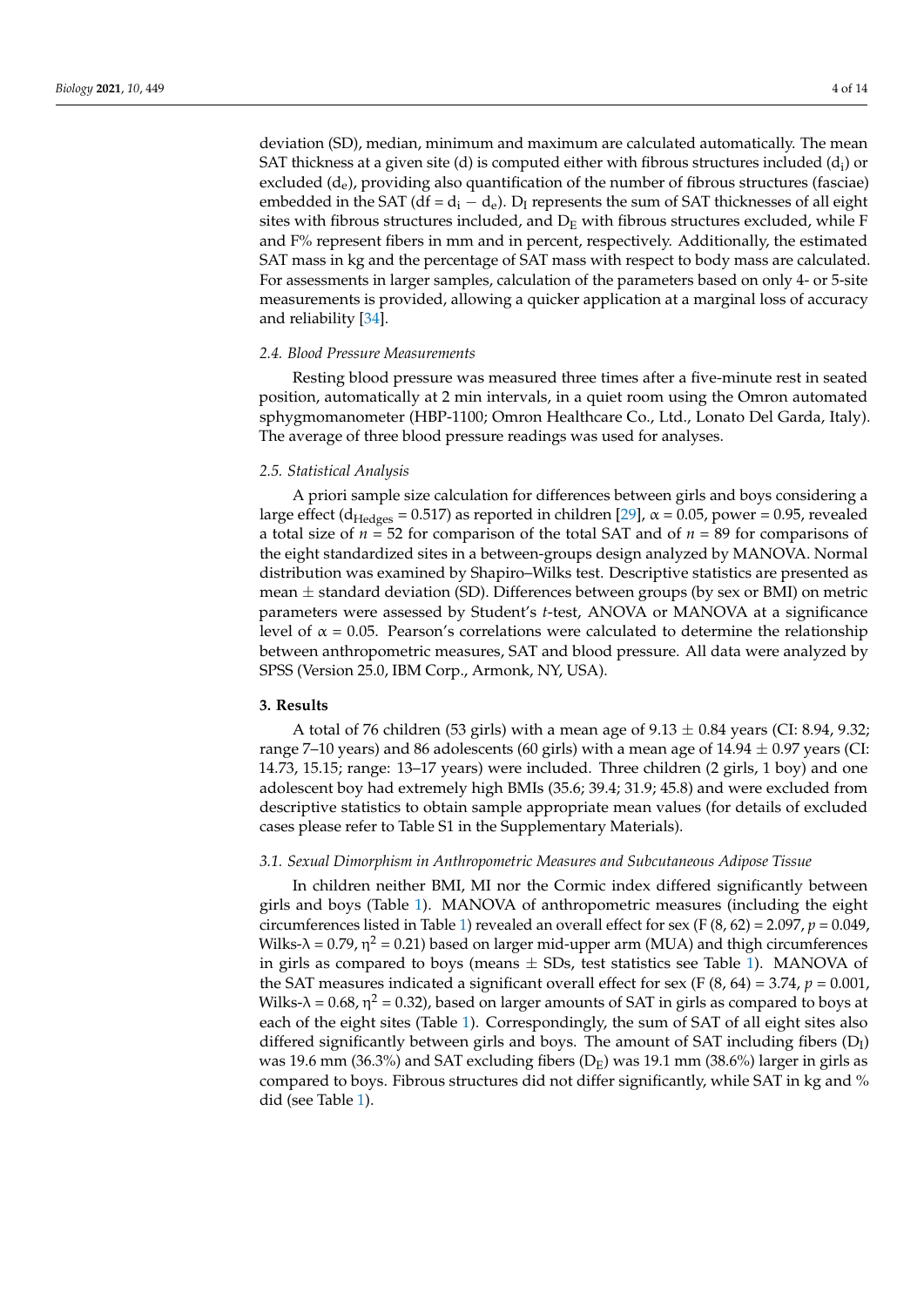BMI  $(kg/m^2)$ 

|                          | Girls $(n = 50)$ | Boys $(n = 23)$  | Total $(n = 73)$                |              |                |
|--------------------------|------------------|------------------|---------------------------------|--------------|----------------|
|                          | mean $\pm$ SD    | mean $\pm$ SD    | mean $\pm$ SD (CI)              | $t_{(df)}$   | p              |
| Age                      | $9.64 \pm 0.94$  | $9.78 \pm 0.90$  | $9.69 \pm 0.93$ (9.47, 9.01)    | $-0.609(71)$ | 0.554          |
| Anthropometric measures  |                  |                  |                                 |              |                |
| body height (m)          | $1.30 \pm 0.07$  | $1.31 \pm 0.07$  | $1.31 \pm 0.07$ (1.29, 1.33)    | $-0.704(71)$ | 0.483          |
| body weight (kg)         | $28.4 \pm 5.1$   | $28.2 \pm 4.8$   | $28.3 \pm 5.02$ (27.2, 29.5)    | 0.181(71)    | 0.857          |
| sitting height (m)       | $0.683 \pm 0.03$ | $0.683 \pm 0.03$ | $0.683 \pm 0.03$ (0.675, 0.690) | $-0.022(71)$ | 0.983          |
| leg length(m)            | $0.726 \pm 0.05$ | $0.739 \pm 0.04$ | $0.729 \pm 0.05$ (0.719, 0.741) | $-0.872(71)$ | 0.386          |
|                          |                  |                  |                                 | $F_{(1)}$    | $\mathfrak{p}$ |
| neck circumference (cm)  | $26.4 \pm 1.79$  | $26.2 \pm 1.75$  | $26.3 \pm 1.77$ (25.9, 26.7)    | 0.087        | 0.769          |
| chest circumference (cm) | $61.5 \pm 4.38$  | $60.4 \pm 3.34$  | $61.2 \pm 4.11$ (60.2, 62.2)    | 1.073        | 0.304          |
| mid-upper arm circ. (cm) | $20.7 \pm 2.37$  | $19.2 \pm 2.52$  | $20.3 \pm 2.50$ (19.7, 20.9)    | 5.739        | 0.019          |
| waist circumference (cm) | $58.1 \pm 5.42$  | $56.4 \pm 3.49$  | $57.6 \pm 4.96$ (56.4, 58.8)    | 1.676        | 0.200          |
| hip circumference (cm)   | $68.8 \pm 5.07$  | $66.3 \pm 5.29$  | $68.1 \pm 5.23$ (66.9, 69.3)    | 3.517        | 0.065          |
| thigh circumference (cm) | $36.7 \pm 3.33$  | $33.9 \pm 3.88$  | $35.9 \pm 3.71$ (35.0, 36.7)    | 9.899        | 0.002          |

 $16.55 \pm 1.84$   $16.14 \pm 1.71$   $16.42 \pm 1.79$  (16.0, 16.8) 0.905 (71) 0.369

 $4.29 \pm 3.73$  (3.40, 5.18) 5.782

 $t$  (df)  $p$ <br>3.875 (71) <0.001

<span id="page-4-0"></span>Table 1. Anthropometric measures and subcutaneous adipose tissue (SAT) at eight sites in child

calf circumference (cm)  $26.3 \pm 2.72$   $25.5 \pm 2.26$   $26.1 \pm 2.60$  (25.5, 26.7) 1.721 0.194 ankle circumference (cm)  $20.5 \pm 1.53$   $20.7 \pm 1.90$   $20.5 \pm 1.64$  (20.2, 20.9) 0.301 0.585 *Body indices* t (df) *p*

MI (0.53 m/(hs)) 17.05  $\pm$  1.95 16.88  $\pm$  2.56 16.99  $\pm$  2.15 (16.5, 17.5) 0.313 (71) 0.755 Cormic index  $0.523 \pm 0.016$   $0.518 \pm 0.009$   $0.522 \pm 0.014$  (.519, 0.525) 1.425 (71) 0.158 WHt ratio (m)  $0.423 \pm 0.034$   $0.427 \pm 0.024$   $0.424 \pm 0.031$   $(.417, 0.431)$   $-0.582$  (71)  $0.563$ *SAT measures (in mm)*<br> **F** (1, 73) *p*<br> **upper abdomen (UA)** 5.03 ± 4.03 2.83 ± 2.57 4.29 ± 3.73 (3.40, 5.18) 5.782 0.019

lower abdomen (LA)  $8.67 \pm 5.07$   $5.67 \pm 3.72$   $7.70 \pm 4.87$  (6.54, 8.64)  $6.441$  0.013 front thigh (FT)  $7.29 \pm 2.21$   $5.21 \pm 1.90$   $6.64 \pm 2.30$   $(6.09, 7.19)$   $15.269$  <0.001<br>
lateral thigh (LT)  $13.49 \pm 4.94$   $7.71 \pm 3.63$   $11.62 \pm 5.28$   $(10.36, 12.88)$   $25.180$  <0.001 lateral thigh (LT)  $13.49 \pm 4.94$   $7.71 \pm 3.63$   $11.62 \pm 5.28$  (10.36, 12.88)  $25.180$  <0.001 medial calf (MC)  $5.62 \pm 2.22$   $3.72 \pm 1.56$   $5.01 \pm 2.19$   $(4.49, 5.54)$   $13.726$   $< 0.001$ erector spinae (ES)  $3.81 \pm 2.72$   $1.86 \pm 1.33$   $3.13 \pm 2.43$  (2.55, 3.71)  $10.565$  0.002 distal triceps (DT)  $6.87 \pm 2.12$   $5.27 \pm 1.88$   $6.36 \pm 2.16$  (5.85, 6.88)  $9.624$  0.003 brachioradialis (BR)  $3.23 \pm 1.38$   $2.15 \pm 1.00$   $2.89 \pm 1.37$  (2.57, 3.22) 11.338 0.001

| SAT (kg)                                                                                                                                    | $4.15 \pm 1.56$ | $2.96 \pm 1.33$ | $3.79 \pm 1.59$ (3.41, 4.17)  | 3.045(71) | 0.003   |  |  |
|---------------------------------------------------------------------------------------------------------------------------------------------|-----------------|-----------------|-------------------------------|-----------|---------|--|--|
| SAT (%)                                                                                                                                     | $14.44 + 3.55$  | $10.36 + 2.89$  | $13.21 \pm 3.84$ (12.3, 14.1) | 4.646(71) | < 0.001 |  |  |
| Abbreviations: BMI: body mass index; MI: mass index; WHt: waist to height ratio; SAT: subcutaneous adipose tissue; D <sub>I</sub> : sum SAT |                 |                 |                               |           |         |  |  |
| including fibers; $D_E$ : sum SAT excluding fibers, SAT in kg and in %.                                                                     |                 |                 |                               |           |         |  |  |

 $D_E$  49.54  $\pm$  20.90 30.46  $\pm$  15.13 43.30  $\pm$  20.8 (38.3, 48.3) 3.924 (71) <0.001<br>
ibers 4.48  $\pm$  1.53 3.96  $\pm$  1.36 4.34  $\pm$  1.5 (3.9, 4.7) 1.393 (71) 0.168 Fibers 4.48  $\pm$  1.53 3.96  $\pm$  1.36 4.34  $\pm$  1.5 (3.9, 4.7) 1.393 (71) 0.168

 $D_I$  54.02  $\pm$  21.71 34.42  $\pm$  15.84 47.65  $\pm$  21.7 (42.5, 52.8)

In adolescents, only the BMI indicated significant differences between male and female adolescents, but not the MI or Cormic index (Table [2\)](#page-5-0). Anthropometric measures showed a significant interaction with sex (F (8, 73) = 11.57,  $p < 0.001$ , Wilks- $\lambda$  = 0.44,  $\eta^2$  = 0.56) based on larger neck circumferences in male  $(p = 0.007)$  and larger hip and chest circumferences in female  $(p = 0.015)$  adolescents. MANOVA of SAT measures indicated a dependency on sex (F (8, 74) = 4.204, *p* < 0.001, Wilks-λ = 0.69, η<sup>2</sup> = 0.31) based on larger amounts of SAT in female as compared to male adolescents at each of the eight sites (Table [2\)](#page-5-0). The total sum of SAT at all eight sites including fibers (D<sub>I</sub>) was 61.4 mm (43.6%) and SAT excluding fibers  $(D<sub>E</sub>)$  61.5 mm (45.8%) larger in adolescent girls as compared to boys. Fibrous structures did not differ significantly, while SAT in kg (t  $(83) = 3.317$ ,  $p < 0.001$ ) and % (t  $(82) = 4.593$ , *p* < 0.001) did (see Table [2\)](#page-5-0).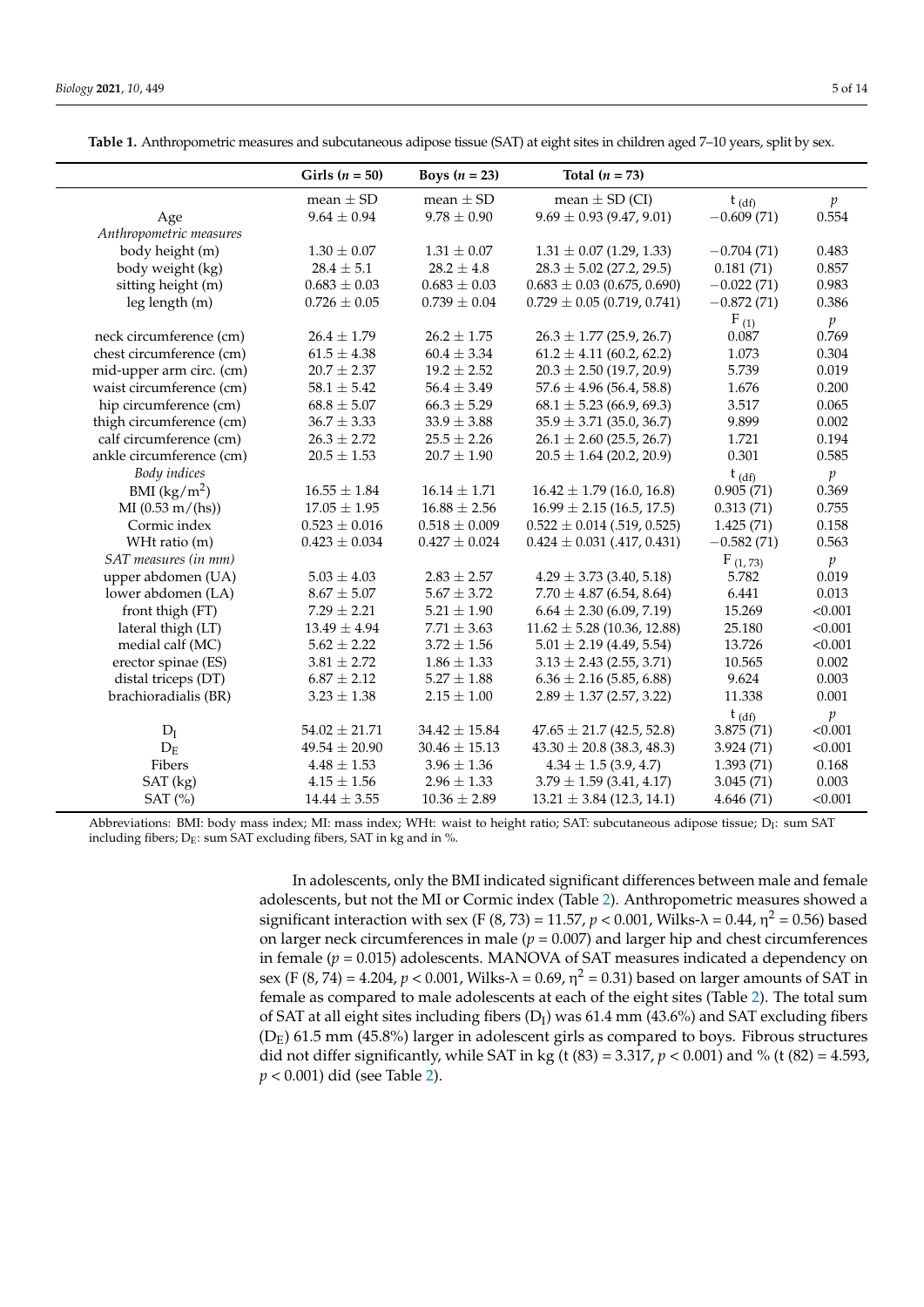<span id="page-5-0"></span>

| Table 2. Anthropometric measures and subcutaneous adipose tissue (SAT) at eight sites in adolescents aged 13–17 years, |  |  |
|------------------------------------------------------------------------------------------------------------------------|--|--|
| split by sex.                                                                                                          |  |  |

|                          | Girls $(n = 66)$  | Boys $(n = 19)$   | Total $(n = 85)$                 |              |                 |
|--------------------------|-------------------|-------------------|----------------------------------|--------------|-----------------|
|                          | mean $\pm$ SD     | mean $\pm$ SD     | mean $\pm$ SD (CI)               | $t_{(df)}$   | $p_{\parallel}$ |
| Age                      | $15.05 \pm 0.92$  | $14.58 \pm 1.12$  | $14.89 \pm 0.97$ (14.67, 15.10)  | 1.854(83)    | 0.067           |
| Anthropometric measures  |                   |                   |                                  |              |                 |
| body height (m)          | $1.57 \pm 0.05$   | $1.60 \pm 0.09$   | $1.58 \pm 0.06$ (1.56, 1.59)     | $-2.012(83)$ | 0.048           |
| body weight (kg)         | $59.7 \pm 13.1$   | $55.6 \pm 17.4$   | $58.6 \pm 14.0$ (55.5, 61.7)     | 1.111(83)    | 0.270           |
| sitting height (m)       | $0.800 \pm 0.04$  | $0.801 \pm 0.05$  | $0.80 \pm 0.04$ (.792, 0.809)    | $-0.088(83)$ | 0.930           |
| leg length (m)           | $0.022 \pm 0.05$  | $0.912 \pm 0.08$  | $0.920 \pm 0.05$ (.908, 0.932)   | 0.476(83)    | 0.4766          |
|                          |                   |                   |                                  | F(1, 80)     | p               |
| neck circumference (cm)  | $31.0 \pm 1.81$   | $32.2 \pm 3.08$   | $31.3 \pm 2.22$ (30.8, 31.8)     | 4.776        | 0.032           |
| chest circumference (cm) | $85.5 \pm 9.59$   | $79.3 \pm 12.64$  | $84.1 \pm 10.6$ (81.7, 86.4)     | 5.131        | 0.026           |
| mid-upper arm circ. (cm) | $26.6 \pm 3.97$   | $25.4 \pm 4.97$   | $26.3 \pm 4.22$ (25.4, 27.3)     | 1.138        | 0.289           |
| waist circumference (cm) | $73.2 \pm 9.52$   | $73.4 \pm 16.01$  | $73.2 \pm 11.3$ (70.7, 75.7)     | 0.008        | 0.928           |
| hip circumference (cm)   | $100.7 \pm 9.99$  | $91.0 \pm 14.77$  | $98.5 \pm 11.9$ (95.8, 101.1)    | 10.866       | 0.001           |
| thigh circumference (cm) | $52.2 \pm 6.92$   | $51.1 \pm 10.53$  | $52.0 \pm 7.84$ (50.2, 53.7)     | 0.319        | 0.574           |
| calf circumference (cm)  | $35.6 \pm 4.05$   | $33.9 \pm 5.05$   | $35.2 \pm 4.34$ (34.3, 36.2)     | 2.515        | 0.117           |
| ankle circumference (cm) | $23.3 \pm 2.17$   | $23.2 \pm 2.63$   | $23.3 \pm 2.27$ (22.8, 23.8)     | 0.055        | 0.815           |
| Body indices             |                   |                   |                                  | $t_{(df)}$   | $\mathfrak{p}$  |
| BMI $(kg/m^2)$           | $24.11 \pm 4.98$  | $21.38 \pm 5.12$  | $23.41 \pm 5.08$ (22.3, 24.5)    | 2.096(83)    | 0.039           |
| MI(0.53 m/(hs))          | $25.04 \pm 5.13$  | $22.64 \pm 5.13$  | $24.49 \pm 5.19$ (23.4, 25.6)    | 1.795(83)    | 0.076           |
| Cormic index             | $0.510 \pm 0.023$ | $0.500 \pm 0.013$ | $0.507 \pm 0.021$ (0.503, 0.512) | 1.840 (83)   | 0.069           |
| WHt ratio (m)            | $0.469 \pm 0.067$ | $0.458 \pm 0.092$ | $0.466 \pm 0.073$ (0.451, 0.482) | 0.602(83)    | 0.549           |
| SAT measures (in mm)     |                   |                   |                                  | F(1, 73)     | $\mathfrak{p}$  |
| upper abdomen (UA)       | $21.07 \pm 13.68$ | $9.69 \pm 13.22$  | $18.74 \pm 14.3$ (15.6, 21.9)    | 9.483        | 0.003           |
| lower abdomen (LA)       | $29.38 \pm 15.66$ | $14.58 \pm 17.72$ | $26.35 \pm 17.1$ (22.6, 30.1)    | 11.433       | 0.001           |
| front thigh (FT)         | $15.43 \pm 5.52$  | $8.41 \pm 6.60$   | $13.99 \pm 6.39$ (12.6, 15.4)    | 20.134       | < 0.001         |
| lateral thigh (LT)       | $32.67 \pm 12.84$ | $15.97 \pm 14.40$ | $29.25 \pm 14.7$ (26.0, 32.5)    | 21.734       | < 0.001         |
| medial calf (MC)         | $11.74 \pm 4.58$  | $5.96 \pm 3.55$   | $10.55 \pm 4.96$ (9.5, 11.6)     | 23.364       | < 0.001         |
| erector spinae (ES)      | $13.19 \pm 7.36$  | $5.84 \pm 3.55$   | $11.68 \pm 7.69$ (10.0, 13.4)    | 14.338       | < 0.001         |
| distal triceps (DT)      | $11.08 \pm 4.57$  | $6.43 \pm 5.70$   | $10.13 \pm 5.14$ (9.0, 11.3)     | 12.608       | 0.001           |
| brachioradialis (BR)     | $6.32 \pm 2.48$   | $3.26 \pm 2.51$   | $5.69 \pm 2.76$ (5.1, 6.3)       | 20.363       | < 0.001         |
|                          |                   |                   |                                  | $t_{(df)}$   | $\,p\,$         |
| $D_I$                    | $140.86 \pm 59.4$ | $79.48 \pm 75.6$  | $127.14 \pm 67.2$ (112.5, 141.8) | 3.727(83)    | < 0.001         |
| $D_{E}$                  | $134.19 \pm 58.5$ | $72.73 \pm 72.4$  | $119.84 \pm 66.1$ (105.4, 134.3) | 3.821 (83)   | < 0.001         |
| Fibers                   | $6.66 \pm 2.3$    | $6.75 \pm 3.6$    | $6.54 \pm 2.4$ (6.0, 7.1)        | $-0.135(83)$ | 0.893           |
| SAT (kg)                 | $13.13 \pm 5.31$  | $8.17 \pm 7.06$   | $11.89 \pm 5.86$ (10.6, 13.2)    | 3.317(83)    | 0.001           |
| SAT $(\% )$              | $21.25 \pm 4.50$  | $13.16 \pm 739$   | $19.43 \pm 6.25$ (18.1, 20.8)    | 5.910 (83)   | < 0.001         |

Abbreviations: BMI: body mass index; MI: mass index; WHt: waist to height ratio; SAT: subcutaneous adipose tissue; D<sub>I</sub>: sum SAT including fibers;  $D_E$ : sum SAT excluding fibers, SAT in kg and in %.

## *3.2. SAT in Children and Adolescents*

Comparison between children and adolescents indicated significantly larger amounts of SAT at each of the eight sites (F (8, 148) = 16.85,  $p < 0.001$ , Wilks- $\lambda = 0.52$ ,  $\eta^2 = 0.48$ ), as well as of the total amount of SAT in mm (D<sub>I</sub>:  $t(104) = -10.16$ ,  $p < 0.001$  and D<sub>E</sub>:  $t(103) = -10.07$ , *p* < 0.001), kg (t (98) = −12.01, *p* < 0.001) and percent (t (142) = −7.62, *p* < 0.001) in adolescents. SAT in adolescents was particularly larger at the upper  $(18.74 \pm 14.3 \text{ mm vs.})$  $4.29 \pm 3.73$  mm) and lower (26.35  $\pm$  17.1 mm vs. 7.70  $\pm$  4.87 mm) abdomen as compared to children (see Figure S1 in the Supplementary Materials). Sex split analyses similarly revealed significantly more SAT in female adolescents as compared to younger girls at each of the eight sites (F (8, 107) = 18.05,  $p < 0.001$ , Wilks- $\lambda = 0.43$ ,  $\eta^2 = 0.57$ ), with the largest difference at the upper abdomen (21.07  $\pm$  13.68 mm vs. 5.03  $\pm$  4.03 mm), lower abdomen (29.38  $\pm$  15.66 mm vs. 8.67  $\pm$  5.07 mm) and erector spinae (13.19  $\pm$  7.36 mm vs.  $3.81 \pm 2.72$  mm), but also the lateral thigh ( $32.67 \pm 12.84$  mm vs.  $13.49 \pm 4.94$  mm). In male adolescents, SAT was also significantly larger as compared to younger boys  $(F (8, 31) = 3.11,$  $p$  = 0.011, Wilks- $\lambda$  = 0.55,  $\eta^2$  = 0.45), particularly at the erector spinae (5.84  $\pm$  6.13 mm vs.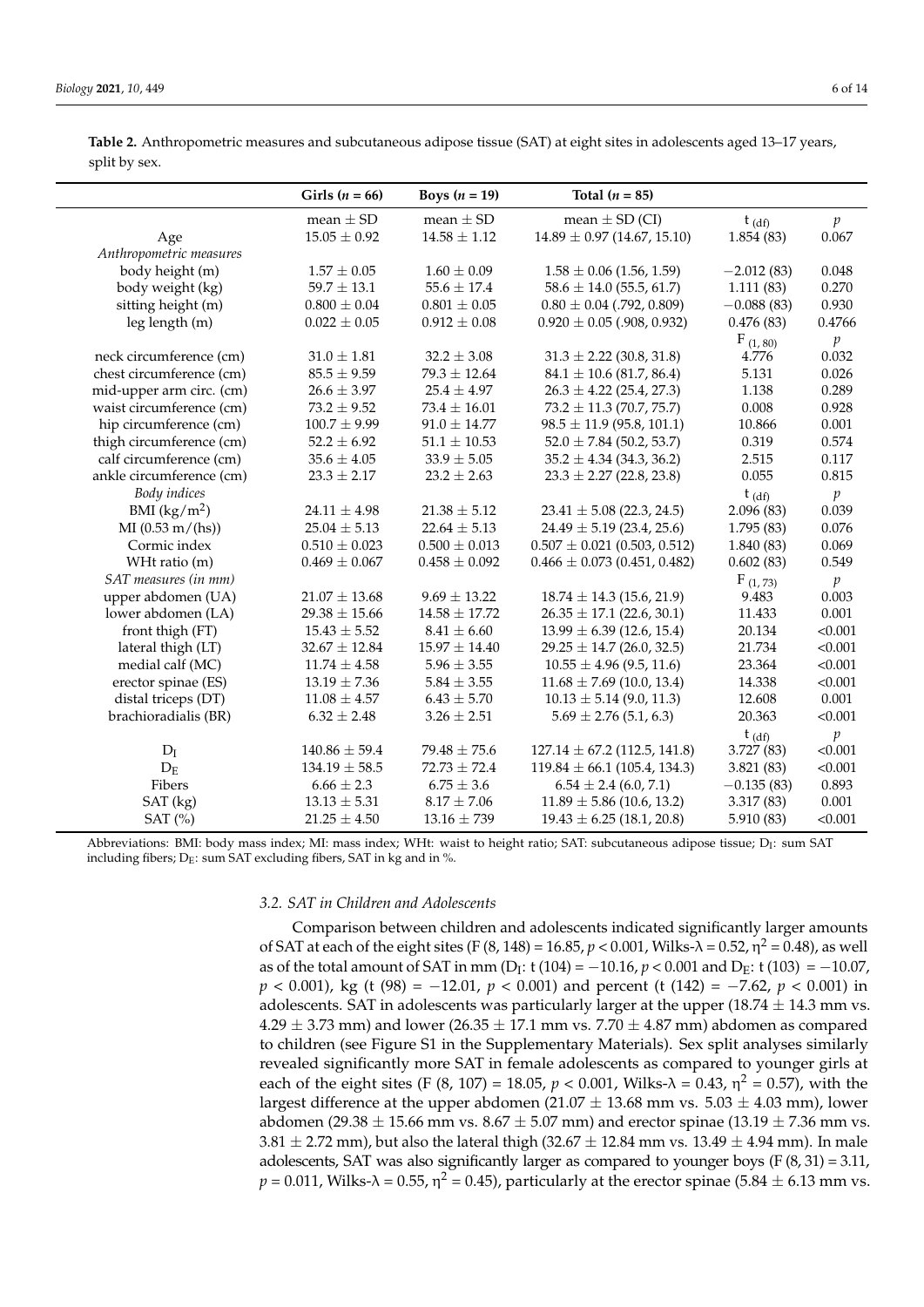$1.86 \pm 1.33$  mm), the upper abdomen (9.69  $\pm$  13.22 mm vs. 2.83  $\pm$  2.7 mm) and lower abdomen (14.58  $\pm$  17.72 mm vs. 5.67  $\pm$  3.72 mm, see Figure S1 in the Supplementary Materials).

#### *3.3. Correlation of Anthropometric Measures, Body Indices and SAT*

Anthropometric measures correlated moderately with corresponding SAT measures of the eight standardized sites with exception of ankle circumference in the child cohort, which is not covered by SAT measures. In children, moderate correlations were found for upper and lower abdomen with waist circumference ( $r = 0.60$ ,  $r = 0.66$ ,  $p < 0.001$ , respectively) and the total amount of SAT and thigh ( $r = 0.75$ ,  $p < 0.001$ ). In adolescents, high correlations were found for upper and lower abdomen with waist circumference  $(r = 0.85, r = 0.89, p < 0.001$ , respectively) and hip circumference  $(r = 0.82, r = 0.86, p < 0.001$ , respectively), as well as for the total sum of SAT ( $r = 0.90$ ,  $p < 0.001$ , for details on each of the sites please refer to Table S2 in the Supplementary Materials).

In children, the BMI correlated highly with the MI ( $r = 0.840$ ,  $p < 0.001$ ), but not with the Cormic index ( $r = 0.156$ ,  $p = 0.186$ ) and only moderately with both the  $D<sub>I</sub>$  ( $r = 0.670$ )  $p < 0.001$ ) and  $D_E$  (r = 0.666,  $p < 0.001$ ). Similarly, the MI correlated moderately to  $D_I$  $(r = 0.565, p < 0.001)$  and  $D_E$  ( $r = 0.566, p < 0.001$ ), while the Cormic index was not related to SAT measures ( $r = 0.032$ ,  $r = 0.034$ , resp). Correlating the BMI and the total amount of SAT  $(D_l)$  only for the mean part of the sample, represented by the interquartile range (IQR), revealed even almost zero correlation ( $r_{IQR} = 0.030$ ,  $p = 0.859$ ). Figure [1A](#page-7-0) displays the correlation between BMI and  $D_I$  in children. As indicated by the example of two cases (case 269, case 282), children with corresponding BMIs show a large difference in their amount of SAT. The plot shows that this holds true for many other similar cases. In children, WHtR was also only moderately correlated to the total SAT (D<sub>I</sub>:  $r$  = 0.407,  $p$  < 0.001 and D<sub>E</sub>:  $r = 0.407$ ,  $p < 0.001$ ) and SAT at the upper ( $r = 0.51$ ,  $p < 0.001$ ) and lower abdomen ( $r = 0.50$ , *p* < 0.001, for details please refer to Table S2 in the Supplementary Materials).

In adolescents, high correlations were found between BMI and MI ( $r = 0.972$ ,  $p < 0.001$ ) and BMI and  $D_{\rm I}$  (r = 0.906,  $p < 0.001$ ) and  $D_{\rm E}$  (r = 0.905,  $p < 0.001$ ). Similarly, the MI also showed a good correlation with  $D_I$  (r = 0.881*, p* < 0.001) and  $D_E$  (r = 0.879*, p* < 0.001)*,* even when excluding one boy with extreme bodily measures. The Cormic index was neither correlated to the BMI, MI nor any SAT measure. WHtR was also highly correlated to  $D_I$  $(r = 0.856, p < 0.001)$  and  $D_E$   $(r = 0.854, p < 0.001)$  and to the upper  $(r = 0.80, p < 0.001)$ and lower abdomen ( $r = 0.82$ ,  $p < 0.001$ , see also Table S2 in the Supplementary Materials). Figure [1B](#page-7-0) displays the correlation between BMI and SAT  $(D_I)$  in adolescents. Although the correlation is high, adolescents with identical BMIs (e.g., case 27, female, 16 years and case 36, female, 16 years) but large-scale differences in SAT can be found. Figure [2](#page-8-0) further highlights this problem and shows that, although the BMIs of the two same-aged girls are quite similar, a large difference in the amount of subcutaneous fat at the lower abdomen is observed.

#### *3.4. Hemodynamic Measures and Subcutaneous Adipose Tissue*

For analyses of hemodynamic parameters, highly overweight/obese children and adolescents were included to investigate the effect on blood pressure. In the child sample, moderate correlations between SBP and  $D_I$  (r = 0.550*, p* < 0.001),  $D_E$  (r = 0.548*, p* < 0.001) and SAT in kg ( $r = 0.620$ ,  $p < 0.001$ ) and % ( $r = 0.425$ ,  $p < 0.001$ ) were observed. In addition, DBP was moderately correlated, while there was no association to HR (see Table S3, upper part in the Supplementary Materials). In adolescents, SBP was also moderately correlated with D<sub>I</sub> (r = 0.534*, p* < 0.001), D<sub>E</sub> (r = 0.525*, p* < 0.001) and SAT in kg (r = 0.555*, p* < 0.001) and % ( $r = 0.436$ ,  $p < 0.001$ ), while DBP showed only low correlations. No association was found between measures of SAT and HR (see Table S3, lower part in the Supplementary Materials).

BMI classification according to the age- and gender-specific percentile curves indicated eight children (10.53%), including the three children with extreme BMIs, as exceeding the 85th percentile. To account for the large sample size difference and related heterogeneous variances, the corrected t-statistic was applied to evaluate group differences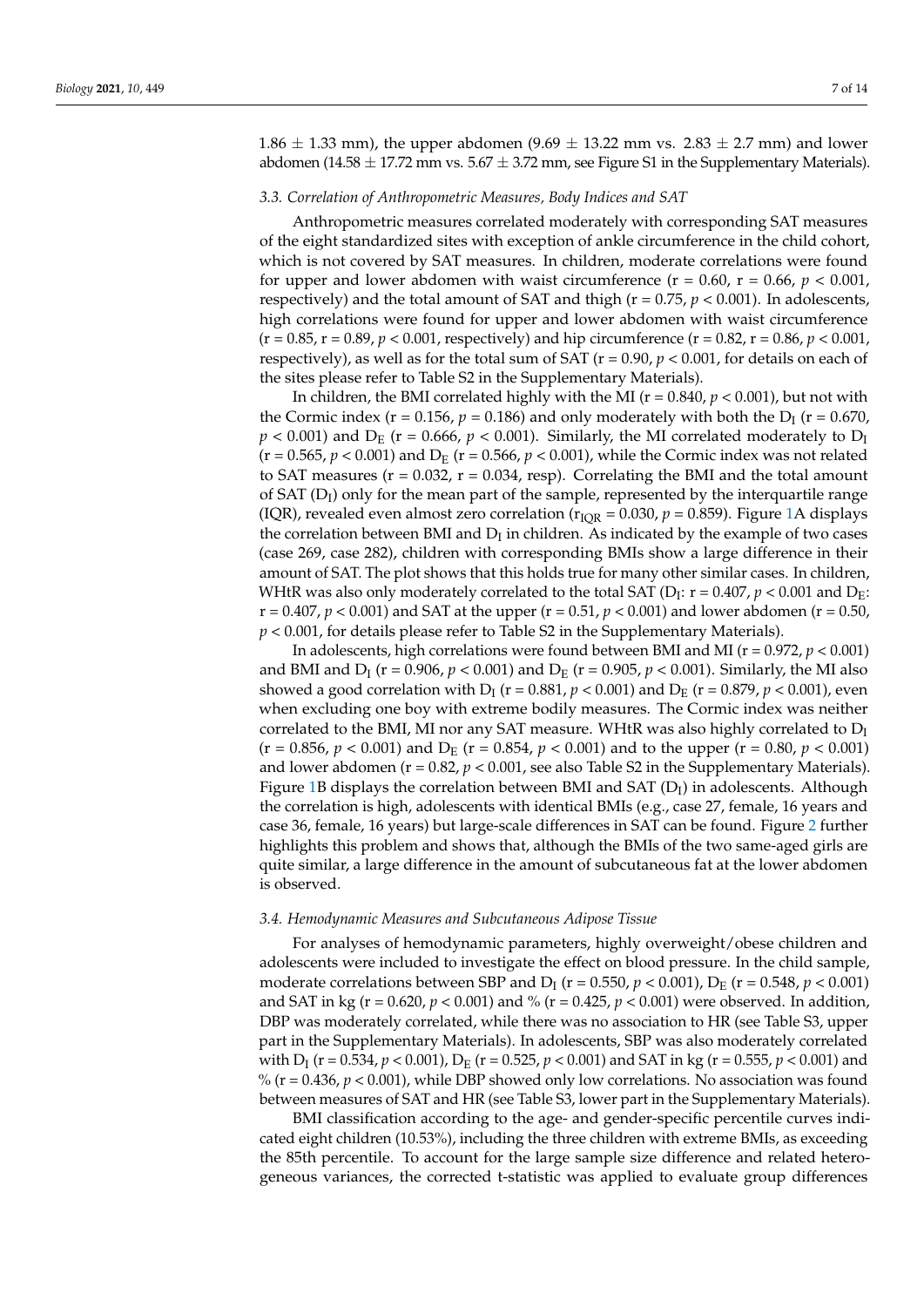between children with normal weight and overweight/obesity (subsumed to one group). Furthermore, non-parametric statistic was applied to confirm the results. Significant differences between lean and overweight/obese children were observed with regard to SBP and  $D_I$  and  $D_E$  fibers, as well as SAT in kg and % (Table [3\)](#page-8-1). Children with overweight/obesity had higher blood pressure (SBP:  $136 \pm 25.6$  mmHg >  $111 \pm 13.0$  mmHg; DBP: 83  $\pm$  17.1 mmHg > 69  $\pm$  8.3 mmHg) and a higher amount of SAT (D<sub>I</sub>: 161.8  $\pm$  90.3 mm  $>$  44.2  $\pm$  17.3 mm) as compared to children with normal weight, respectively.

<span id="page-7-0"></span>

**Figure 1.** Correlation between subcutaneous adipose tissue (SAT) and BMI in children (**A**) and **Figure 1.** Correlation between subcutaneous adipose tissue (SAT) and BMI in children (**A**) and adolescents (**B**). Note that the correlation in children is biased when including extreme cases and adolescents (**B**). Note that the correlation in children is biased when including extreme cases and  $d_{\rm{max}}$  and  $d_{\rm{max}}$  are mean  $d_{\rm{max}}$  including only the mean  $\sigma$  mean  $\sigma$  and  $d_{\rm{max}}$  of the child sample. As indicated the child sample. As indicated with  $d_{\rm{max}}$ drops almost to zero (r = 0.030) when including only the mean 50% of the child sample. As indicated  $\frac{1}{2}$ by two cases in the plot, two children or adolescents with almost identical BMIs may differ largely in their amount of SAT ( $>$ 200%). Despite the high correlation in adolescents, this holds true for many cases.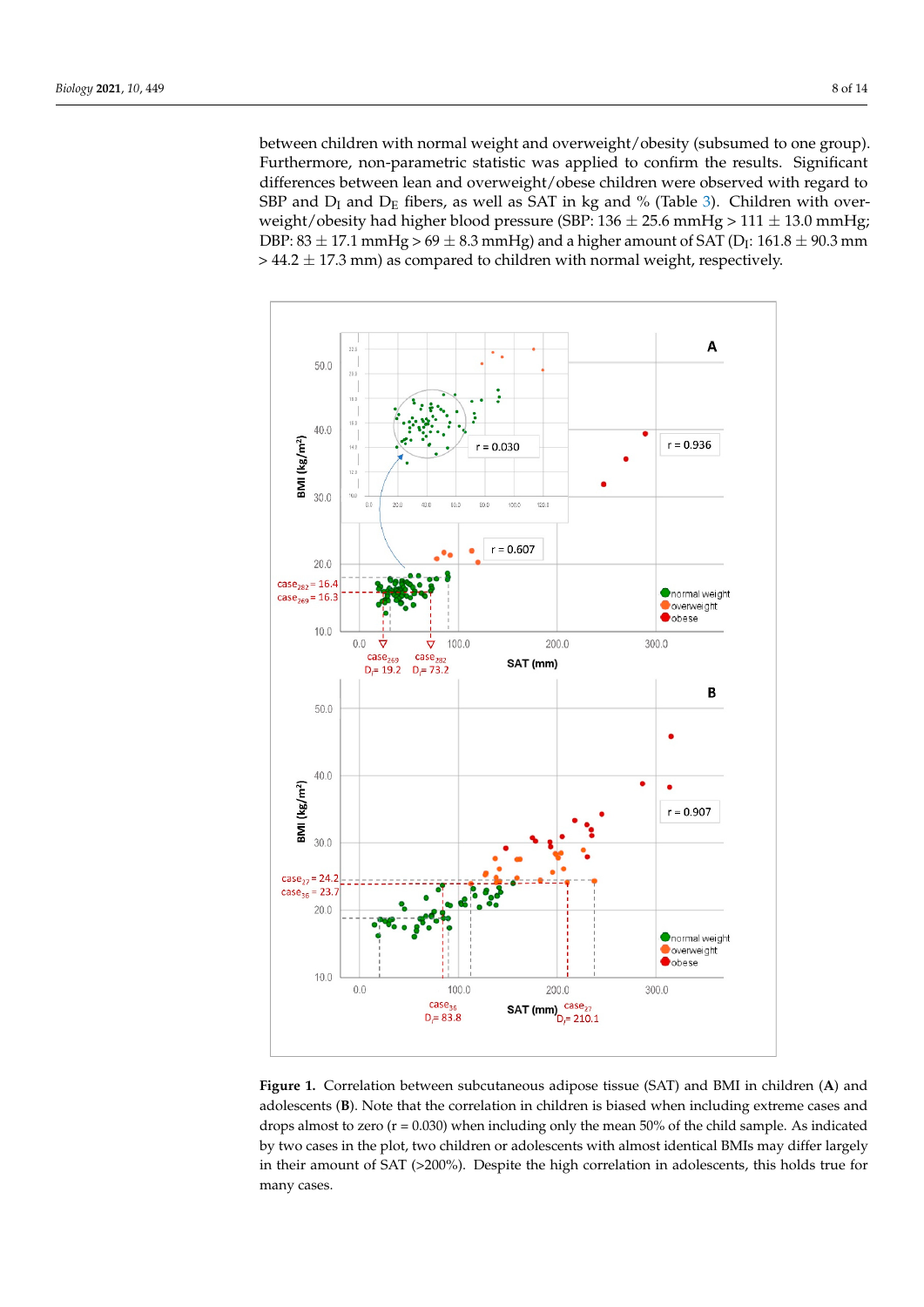<span id="page-8-0"></span>

**Figure 2.** Subcutaneous adipose tissue measured at lower abdomen in two 16-year-old girls with **Figure 2.** Subcutaneous adipose tissue measured at lower abdomen in two 16-year-old girls with similar BMIs. Note that, although the two girls have almost identical BMIs, the amount of  $\frac{1}{\sqrt{1-x^2}}$ similar BMIs. Note that, although the two girls have almost identical BMIs, the amount of SAT is more than the two-fold in the girl at the right side. Mind that the reference lengths were 6 cm in case 36 (**left**) and 8 cm in case 27 (**right**).

<span id="page-8-1"></span>**Table 3.** Hemodynamic measures and subcutaneous adipose tissue (SAT) in children (7–10 years) with normal weight, overweight or obesity.

| <b>BMI</b> Children | $85thpc$        | $\geq$ 85th < 95th pc | >95th          | <b>Total</b>  |                  |
|---------------------|-----------------|-----------------------|----------------|---------------|------------------|
| Girls               | 46 $(88.5\%)$   | $4(7.7\%)$            | $2(3.8\%)$     | 52 (100%)     |                  |
| <b>Boys</b>         | $22(91.7\%)$    | $1(4.2\%)$            | $1(4.2\%)$     | $24(100\%)$   |                  |
| Total children      | $68(89.5\%)$    | $5(6.6\%)$            | $3(3.9\%)$     | 76 (100%)     |                  |
|                     | mean $\pm$ SD   | mean $\pm$ SD         |                | $t_{(df)}$    | $\boldsymbol{p}$ |
| <b>SBP</b>          | $111 \pm 13.0$  |                       | $136 \pm 25.6$ |               | 0.028            |
| <b>DBP</b>          | $69 + 8.3$      | $83 \pm 17.1$         |                | $-2.271(7.4)$ | 0.055            |
| <b>HR</b>           | $86 \pm 11.2$   |                       | $85 \pm 6.6$   |               | 0.820            |
| $D_I$               | $44.2 \pm 17.3$ | $161.8 \pm 90.3$      |                | $-3.674(7.1)$ | 0.008            |
| $D_{\rm E}$         | $40.1 \pm 16.9$ | $154.5 \pm 89.6$      |                | $-3.607(7.1)$ | 0.009            |
| Fibers              | $4.12 + 1.13$   | $7.22 + 2.5$          |                | $-3.530(7.4)$ | 0.009            |
| SAT kg              | $3.48 \pm 1.11$ | $13.09 \pm 7.5$       |                | $-3.643(7.0)$ | 0.008            |
| SAT %               | $12.7 \pm 3.5$  | $23.68 \pm 6.4$       |                | $-4.737(7.5)$ | 0.002            |
| correlations        | <b>SBP</b>      | DBP                   | <b>HR</b>      |               |                  |
| $D_I$               | $0.550**$       | $0.402**$             | $-0.013$       |               |                  |
| $D_{E}$             | $0.548**$       | $0.400**$             | $-0.009$       |               |                  |
| Fibers              | $0.380**$       | $0.298**$             | $-0.129$       |               |                  |

Abbreviations: SBP: systolic blood pressure, DBP: diastolic blood pressure, HR: heart rate, D<sub>I</sub>: sum SAT including fibers (mm), D<sub>E</sub>: sum SAT excluding fibers (mm), SAT in kg and %. Note: \*\* flag significant correlations ( $p < 0.01$ , respectively).

> In adolescents, 24.4% (28.8% of the girls, 10% of the boys) were classified as overweight and 17.4% (16.7% of the girls, 20% of the boys) as having obesity (Table [3,](#page-8-1) lower part). Significant differences between the three groups were found in SBP (F (2, 83) = 14.04, *p* < 0.001, η<sup>2</sup> = 0.25) but not in DBP and HR. SBP was higher in overweight (126  $\pm$  11.1 mmHg,  $p < 0.001$ ) and obese (124  $\pm$  14.1 mmHg,  $p < 0.001$ ) compared to normal weight (113  $\pm$  8.2 mmHg) adolescents. Furthermore, D<sub>I</sub> (F (2, 83) = 91.40,  $p < 0.001$ ,  $\eta^2 = 0.69$ ), D<sub>E</sub> (F (2, 83) = 89.51,  $p$  < 0.001, η<sup>2</sup> = 0.68) and fibers (F (2, 83) = 16.35,  $p$  < 0.001, η<sup>2</sup> = 0.28), as well as SAT in kg  $(F (2, 83) = 96.30, p < 0.001, \eta^2 = 0.70)$  and %  $(F (2, 83) = 45.10, p < 0.001, \eta^2 = 0.52)$  were significantly higher in overweight and obese adolescents (Table [4\)](#page-9-0).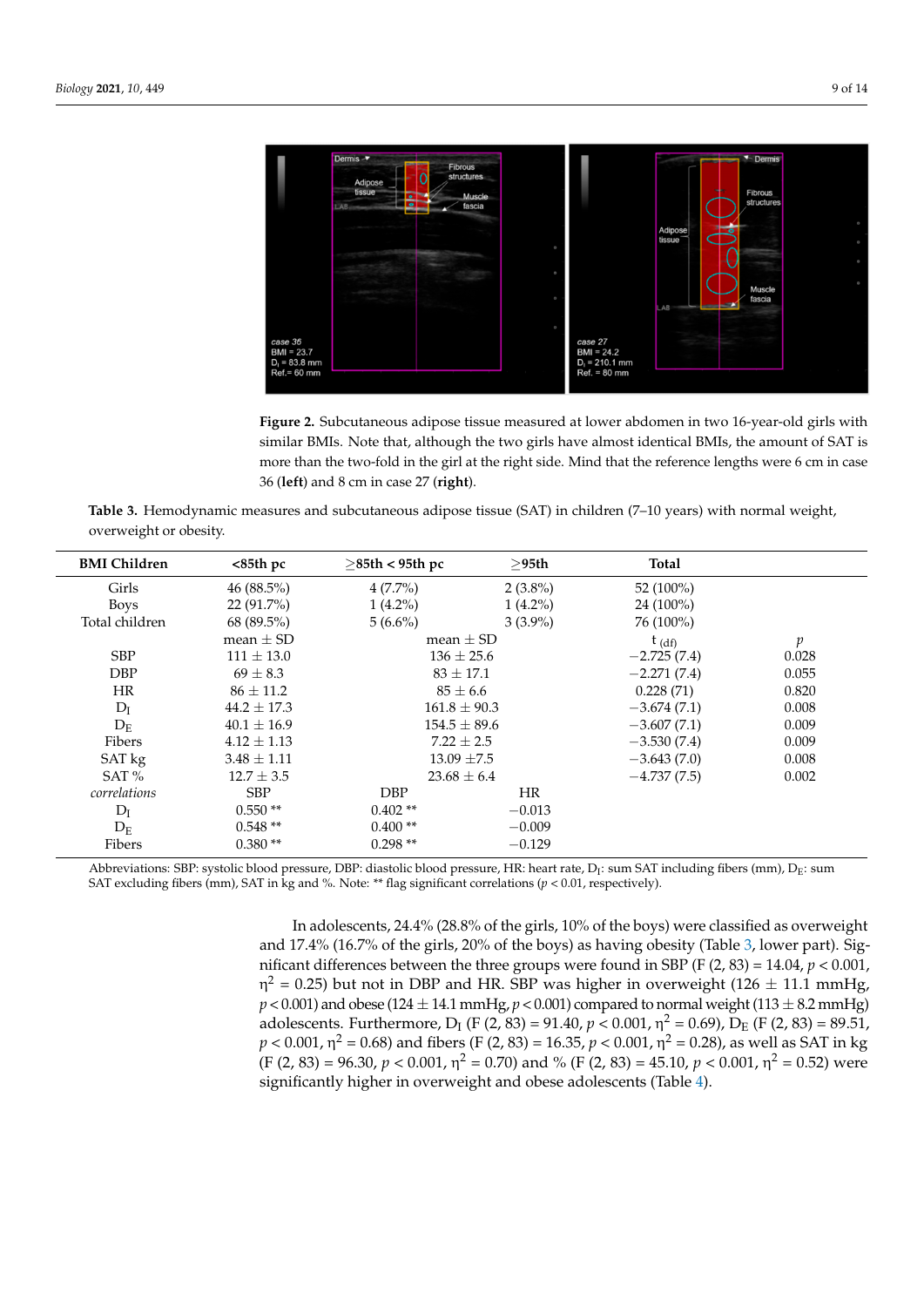| <b>BMI Adolescents</b> | $85thpc$        | $\geq$ 85th < 95th pc | >95th            | <b>Total</b> |               |
|------------------------|-----------------|-----------------------|------------------|--------------|---------------|
| Girls                  | $36(54.5\%)$    | $19(28.8\%)$          | $11(16.7\%)$     | 66 (100%)    |               |
| <b>Boys</b>            | 14 (70.0%)      | $2(10.0\%)$           | $4(20.0\%)$      | $20(100\%)$  |               |
| Total adolescents      | 50 $(51.8\%)$   | $21(24.4\%)$          | $15(17.4\%)$     | 86 (100%)    |               |
|                        | mean $\pm$ SD   | mean $\pm$ SD         | mean $\pm$ SD    | $F_{(df)}$   | $\mathcal{D}$ |
| <b>SBP</b>             | $113 \pm 8.2$   | $124 \pm 14.1$        | $126 \pm 11.1$   | 14.043       | < 0.001       |
| <b>DBP</b>             | $66 \pm 6.9$    | $68 \pm 11.2$         | $70 \pm 8.1$     | 1.533        | 0.222         |
| <b>HR</b>              | $80 \pm 11.7$   | $77 \pm 8.3$          | $80 + 7.9$       | 0.929        | 0.399         |
| $D_I$                  | $82.3 \pm 38.2$ | $171.7 \pm 36.8$      | $226.7 \pm 49.0$ | 91.399       | < 0.001       |
| $D_{E}$                | $76.7 \pm 37.5$ | $163.6 \pm 36.7$      | $217.6 \pm 48.0$ | 89.514       | < 0.001       |
| Fibers                 | $5.5 \pm 1.5$   | $8.2 \pm 2.9$         | $9.1 \pm 4.0$    | 16.348       | < 0.001       |
| SAT kg                 | $8.02 \pm 3.1$  | $15.6 \pm 3.0$        | $21.9 \pm 5.5$   | 96.301       | < 0.001       |
| SAT $%$                | $15.8 \pm 5.1$  | $23.8 \pm 3.2$        | $26.1 \pm 2.8$   | 45.10        | < 0.001       |
| correlations           | <b>SBP</b>      | <b>DBP</b>            | <b>HR</b>        |              |               |
| $D_I$                  | $0.534**$       | $0.262*$              | 0.040            |              |               |
| $D_{E}$                | $0.525**$       | $0.252*$              | 0.042            |              |               |
| Fibers                 | $0.528**$       | $0.371**$             | $-0.020$         |              |               |

<span id="page-9-0"></span>**Table 4.** Hemodynamic measures and subcutaneous adipose tissue (SAT) in adolescents (13–17 years) with normal weight, overweight or obesity.

Abbreviations: SBP: systolic blood pressure, DBP: diastolic blood pressure, HR: heart rate, D<sub>I</sub>: sum SAT including fibers (mm), D<sub>E</sub>: sum SAT excluding fibers (mm), SAT in kg and %. Note: \*, \*\* flag significant correlations (*p* < 0.05, *p* < 0.01, respectively).

## *3.5. Estimation of SAT by Four- and Five-Site Measurements*

Comparison between the measured SAT (DI, DE, fibers) at the eight standardized sites and the computed estimates of SAT in kg and % based on only four- or five-site measurements (including the first four or five of the eight sites, respectively) indicated high inter-correlations and reliability scores. SAT in kg and % based on eight sites was highly correlated with four-site ( $D_{I4}$ : r4kg = 0.993,  $p < 0.001$ ,  $r_{4\%} = 0.981$ ,  $p < 0.001$ , respectively) and five-site measurements ( $D_{\text{IS}}$ :  $rD_{\text{5kg}} = 0.995$ ,  $p < 0.001$ ,  $rD_{\text{5%}} = 0.987$   $p < 0.001$ , respectively) in the whole cohort (for details please refer to Table S4 in the Supplementary Materials).

## **4. Discussion**

The present study on children (7–10 years) and adolescents (13–17 years) evaluated a standardized ultrasound approach for the assessment of subcutaneous adipose tissue (SAT) in the field and its relation to anthropometric measures, body status indicators and association to cardio–metabolic risk. In a sex-specific comparison, fat patterning by ultrasound indicated a clear advantage over commonly applied body indicators (BMI, MI, Cormic index, WHtR), even when based on only four or five site measures. In both groups (children and adolescents), females had larger amounts of SAT, with largest sex difference at the lateral thigh, a fat deposit typical for the physical characteristics of the adult female shape [\[25,](#page-12-11)[36\]](#page-12-19). Adolescents of both sexes showed remarkably higher amounts of SAT, about the four-fold at the upper and the three-fold at the lower abdomen compared to children. This corresponds with the high rates of overweight/obesity in adolescents of this area, as 41.8% of the youth were classified as being overweight or obese when applying ageand sex-specific BMI (IOTF) cutoff scores [\[17\]](#page-12-1) and confirms previous findings [\[6,](#page-11-3)[46](#page-13-3)[–48\]](#page-13-6). However, in accordance with current literature [\[29](#page-12-14)[,31,](#page-12-16)[36,](#page-12-19)[42\]](#page-13-7), the BMI was only moderately correlated with SAT in children, underlining that substantial discrepancies have to be faced when comparing BMI (or MI) at the level of individuals. Even in adolescents, where the high correlation between BMI and total SAT is actually based on the accumulation of fat, two adolescents with almost identical BMIs may have large scale differences in SAT (Figure [2\)](#page-8-0), and this holds for many other cases.

Youth with excess adiposity, as determined by DXA, were shown to have significantly higher levels of cardio–metabolic risk factors, independent of the BMI cutoff applied [\[51\]](#page-13-8). In particular, in children under 10 years of age, BMI is only a poor predictor of body fat [\[15](#page-12-22)[,20\]](#page-12-5), underlining the need for more accurate measures of adiposity. Additionally,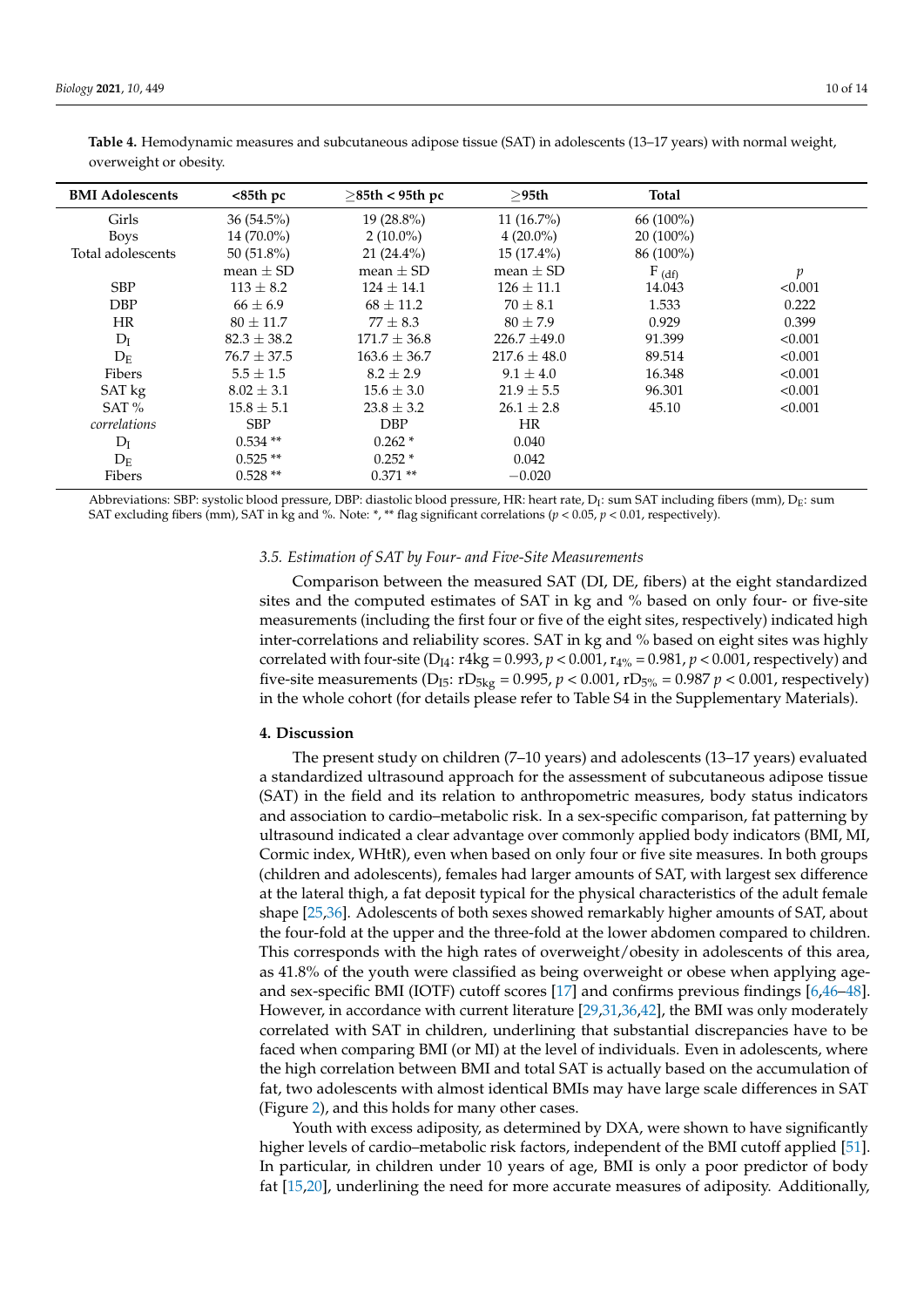waist circumference and WHtR did not differ between girls and boys of either group, while SAT at the upper and lower abdomen were considerably higher in girls of both groups.

Hypertension is the most important risk factor for cardio-vascular disease (CVD) and a frequent symptom in overweight/obesity. In parallel to a larger amount of SAT, higher SBP and DBP were observed in children and adolescents with overweight and obesity. We found significant correlations between systolic and, to a lower amount, also diastolic blood pressure and SAT of all sites. Notably, these associations were already observed in children. Multi-detector computed tomography (MDCT) in children showed that systolic blood pressure is associated with higher upper body subcutaneous fat volumes [\[37](#page-13-0)[,40](#page-13-9)[,42\]](#page-13-7), which is confirmed by our findings. In children and adolescents, subcutaneous adiposity at the waist was shown to even be a better predictor of metabolic syndrome markers than visceral fat [\[37,](#page-13-0)[41](#page-13-2)[–43\]](#page-13-10), further supporting that SAT measured by ultrasound is a promising method for monitoring children at heightened risk of cardio–metabolic disease [\[28\]](#page-12-13).

The dramatic increase of SAT in adolescents of both sexes, particularly around waist, displays a harmful development. Environmental conditions and lifestyle-related health risk factors, with unhealthy diet, physical inactivity and alcohol and tobacco use as the key sources of increasing obesity [\[8](#page-11-5)[,52\]](#page-13-11), even in rural South Africa, have to be targeted in the prevention of children and the treatment of adolescents, with the latter being more prone to these risk factors [\[52](#page-13-11)[–54\]](#page-13-12). SAT measured by ultrasound provides an accurate and safe method not only for the assessment of adiposity but also for following up obesity treatment, as measures can be repeated without hesitation [\[28\]](#page-12-13).

The present study has several limitations. Firstly, the cross-sectional character of the study does not allow the conclusion of increasing of SAT in adolescence, as this would require longitudinal measures, which were not performed. Additionally, the assessment of Tanner stages for classification of sexual maturation might have further elucidated the present results. Secondly, systolic blood pressure and waist circumference are only two out of five cardio–metabolic syndrome markers, while plasma lipid and blood glucose profiles were not assessed in the given groups of children and adolescents. However, the relation between SAT and these cardio–metabolic risk factors has been repeatedly reported [\[37](#page-13-0)[,41](#page-13-2)[–43\]](#page-13-10). Thirdly, the different sample size of girls and boys might have biased the present findings. However, we applied robust statistical methods, and the effects observed were large. Finally, we did not compare SAT measurements with other methods to quantify body fat (CT, MRI), as this has previously been shown as outlined above [\[28\]](#page-12-13).

## **5. Conclusions**

Measurement of body composition in children is a challenge, as changes in height, weight and body compartments continue throughout the life span. Severe body fat assessment errors are to be expected when BMI is used as a measure for body fatness in children, questioning its application as a diagnostic tool in pediatrics. Cardio–metabolic complications not only depend on the amount but, substantially, on the distribution of fat. With the ready availability of small and portable devices, subcutaneous fat patterning by ultrasound provides an accurate, easily applicable and safe method for the assessment of fat distribution in children and in the field. Development of age- and sex-specific reference values for SAT as well as changes in SAT and related cardio–metabolic risks in longitudinal studies should be carried out in future studies.

**Supplementary Materials:** The following are available online at [https://www.mdpi.com/article/10](https://www.mdpi.com/article/10.3390/biology10050449/s1) [.3390/biology10050449/s1,](https://www.mdpi.com/article/10.3390/biology10050449/s1) Table S1: Anthropometry, body indices and SAT in four cases excluded from descriptive statistics; Figure S1: SAT thicknesses (mm) at the eight standardized sites in female (A) and male (B) children and adolescents; Table S2: Correlation of subcutaneous adipose tissue (SAT) and anthropometric measures at eight sites in children (7–10 years) and adolescents (13–17 years); Table S3: Correlation between SAT at the eight standardized sites and hemodynamic parameters; Table S4: Descriptive statistics and correlation between SAT measures based on eight-site, five-site and four-site measurements in the total cohort ( $n = 162$ ).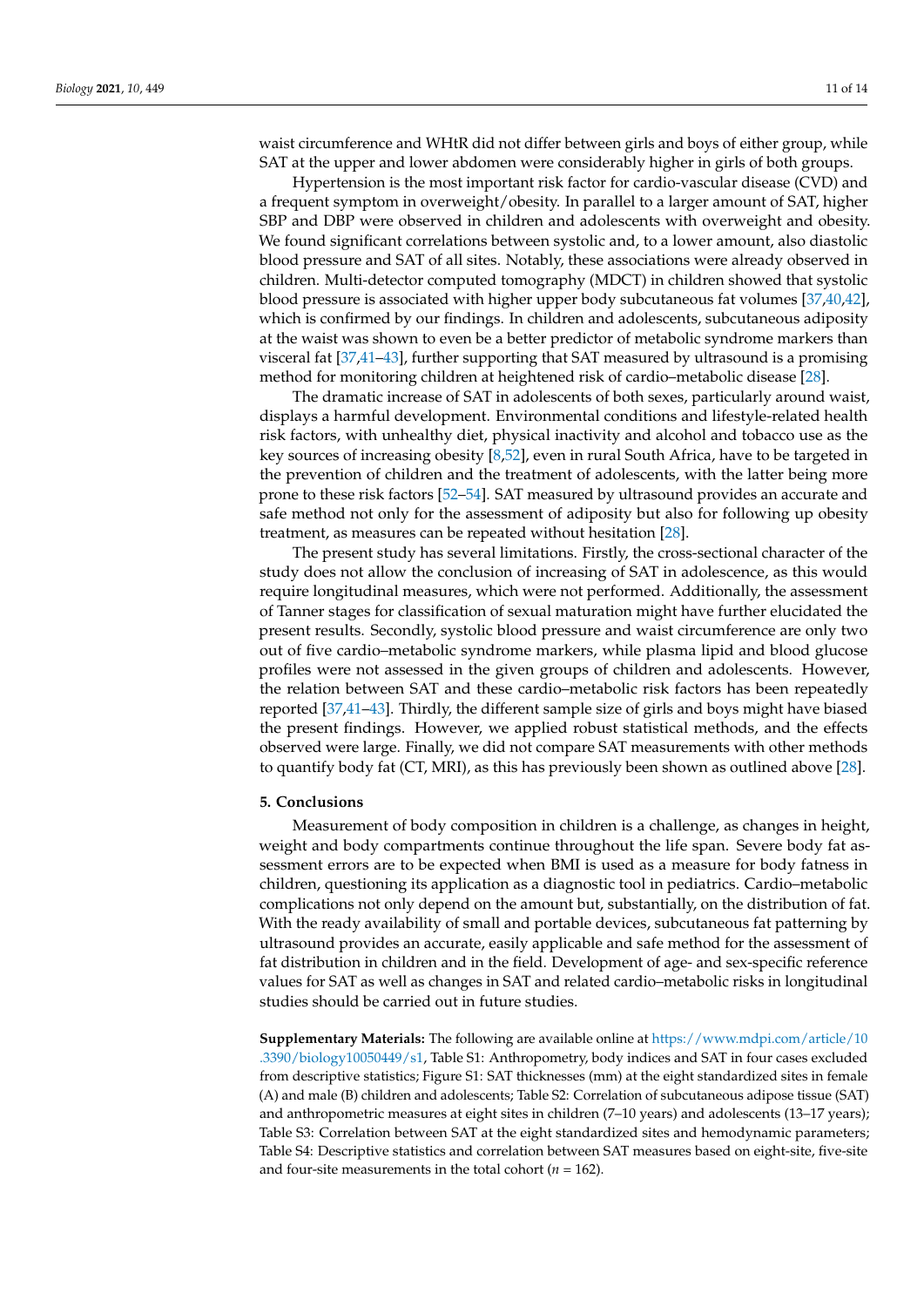**Author Contributions:** Conceptualization, N.G. and B.N.-C.; methodology, K.S.-Z.; software, W.M.; validation, W.M., K.S.-Z. and N.G.; formal analysis, K.S.-Z.; investigation, B.B., M.S., M.M.M., E.N.M., A.F.-R. and A.J.; resources, B.N.-C.; data curation, K.S.-Z., A.F.-R. and A.J.; writing—original draft preparation, K.S.-Z.; writing—review and editing, W.M. and N.G.; visualization, K.S.-Z.; supervision, N.G. and P.M.F.; project administration, B.N.-C.; funding acquisition, N.G. All authors have read and agreed to the published version of the manuscript.

**Funding:** This research was funded by the Austrian Agency for International Mobility and Cooperation in Education, Science and Research. OeAD GmbH (ÖAD, Nr. 7689), Vienna, Austria and the ERASMUS + KA107 Project 'Health and Academic Performance with Happy Children'.

**Institutional Review Board Statement:** The study was conducted according to the principles stated in the Declaration of Helsinki (2013). Ethical approval was granted by the Health Sciences Ethics Committee of Walter Sisulu University, South Africa (clearance certificate references numbers: 031/2016 and 014/2014).

**Informed Consent Statement:** Written informed consent was obtained from the children's/adolescents' parents/legal guardians for voluntary participation.

**Data Availability Statement:** All de-identified individual participant data, including the study protocol and informed consent form, collected during the study will be shared on request immediately following publication and until three years following publication. Researchers who provide a methodologically sound proposal may send their request to the corresponding author.

**Acknowledgments:** We wish to thank the children and adolescents for voluntary participation in the study and the team at the schools for assisting with the performance of measurements on-site.

**Conflicts of Interest:** W.M. and A.F.-R. contributed to the development of the software and may participate in the returns. None of the other authors declare any conflict of interests. The funders had no role in the design of the study; in the collection, analyses, or interpretation of data; in the writing of the manuscript; or in the decision to publish the results.

# **References**

- <span id="page-11-0"></span>1. UNIATF. *Transforming Our World: The 2030 Agenda for Sustainable Development*; United Nations: New York, NY, USA, 2017.
- <span id="page-11-1"></span>2. UNICEF; WHO; The World Bank Group. Levels and Trends in Child Malnutrition: UNICEF-WHO-World Bank Joint Child Malnutrition Estimates. 2016. Available online: [https://www.who.int/nutgrowthdb/jme\\_brochure2016.pdf?ua=1](https://www.who.int/nutgrowthdb/jme_brochure2016.pdf?ua=1) (accessed on 1 September 2016).
- 3. Farrag, N.S.; Cheskin, L.J.; Farag, M.K. A systematic review of childhood obesity in the Middle East and North Africa (MENA) region: Prevalence and risk factors meta-analysis. *Adv. Pediatr. Res.* **2017**, *4*, 4. [\[CrossRef\]](http://doi.org/10.12715/apr.2017.4.8)
- 4. Rank, M.; Siegrist, M.; Wilks, D.C.; Langhof, H.; Wolfarth, B.; Haller, B.; Koenig, W.; Halle, M. The cardio-metabolic risk of moderate and severe obesity in children and adolescents. *J. Pediatr.* **2013**, *163*, 137–142. [\[CrossRef\]](http://doi.org/10.1016/j.jpeds.2013.01.020)
- <span id="page-11-2"></span>5. Stabouli, S.; Kotsis, V.; Papamichael, C.; Constantopoulos, A.; Zakopoulos, N. Adolescent obesity is associated with high ambulatory blood pressure and increased carotid intimal-medial thickness. *J. Pediatr.* **2005**, *147*, 651–656. [\[CrossRef\]](http://doi.org/10.1016/j.jpeds.2005.06.008)
- <span id="page-11-3"></span>6. Muthuri, S.K.; Francis, C.E.; Wachira, L.J.; Leblanc, A.G.; Sampson, M.; Onywera, V.O.; Tremblay, M.S. Evidence of an overweight/obesity transition among school-aged children and youth in Sub-Saharan Africa: A systematic review. *PLoS ONE* **2014**, *9*, e92846. [\[CrossRef\]](http://doi.org/10.1371/journal.pone.0092846) [\[PubMed\]](http://www.ncbi.nlm.nih.gov/pubmed/24676350)
- <span id="page-11-4"></span>7. NCD Risk Factor Collaboration (NCD-RisC). Worldwide trends in body-mass index, underweight, overweight, and obesity from 1975 to 2016: A pooled analysis of 2416 population-based measurement studies in 128.9 million children, adolescents, and adults. *Lancet* **2017**, *390*, 2627–2642. [\[CrossRef\]](http://doi.org/10.1016/S0140-6736(17)32129-3)
- <span id="page-11-5"></span>8. Shayo, F.K. Co-occurrence of risk factors for non-communicable diseases among in-school adolescents in Tanzania: An example of a low-income setting of sub-Saharan Africa for adolescence health policy actions. *BMC Public Health* **2019**, *19*, 972. [\[CrossRef\]](http://doi.org/10.1186/s12889-019-7320-1) [\[PubMed\]](http://www.ncbi.nlm.nih.gov/pubmed/31331303)
- 9. Okeyo, A.P.; Seekoe, E.; de Villiers, A.; Faber, M.; Nel, J.H.; Steyn, N.P. Dietary Practices and Adolescent Obesity in Secondary School Learners at Disadvantaged Schools in South Africa: Urban-Rural and Gender Differences. *Int. J. Environ. Res. Public Health* **2020**, *17*, 5864. [\[CrossRef\]](http://doi.org/10.3390/ijerph17165864) [\[PubMed\]](http://www.ncbi.nlm.nih.gov/pubmed/32823510)
- <span id="page-11-6"></span>10. Danquah, F.I.; Ansu-Mensah, M.; Bawontuo, V.; Yeboah, M.; Udoh, R.H.; Tahiru, M.; Kuupiel, D. Risk factors and morbidities associated with childhood obesity in sub-Saharan Africa: A systematic scoping review. *BMC Nutr.* **2020**, *6*, 37. [\[CrossRef\]](http://doi.org/10.1186/s40795-020-00364-5)
- <span id="page-11-7"></span>11. Wells, J.C.; Fewtrell, M.S. Measuring body composition. *Arch. Dis. Child.* **2006**, *91*, 612–617. [\[CrossRef\]](http://doi.org/10.1136/adc.2005.085522) [\[PubMed\]](http://www.ncbi.nlm.nih.gov/pubmed/16790722)
- <span id="page-11-8"></span>12. Javed, A.; Jumean, M.; Murad, M.H.; Okorodudu, D.; Kumar, S.; Somers, V.K.; Sochor, O.; Lopez-Jimenez, F. Diagnostic performance of body mass index to identify obesity as defined by body adiposity in children and adolescents: A systematic review and meta-analysis. *Pediatr. Obes.* **2015**, *10*, 234–244. [\[CrossRef\]](http://doi.org/10.1111/ijpo.242)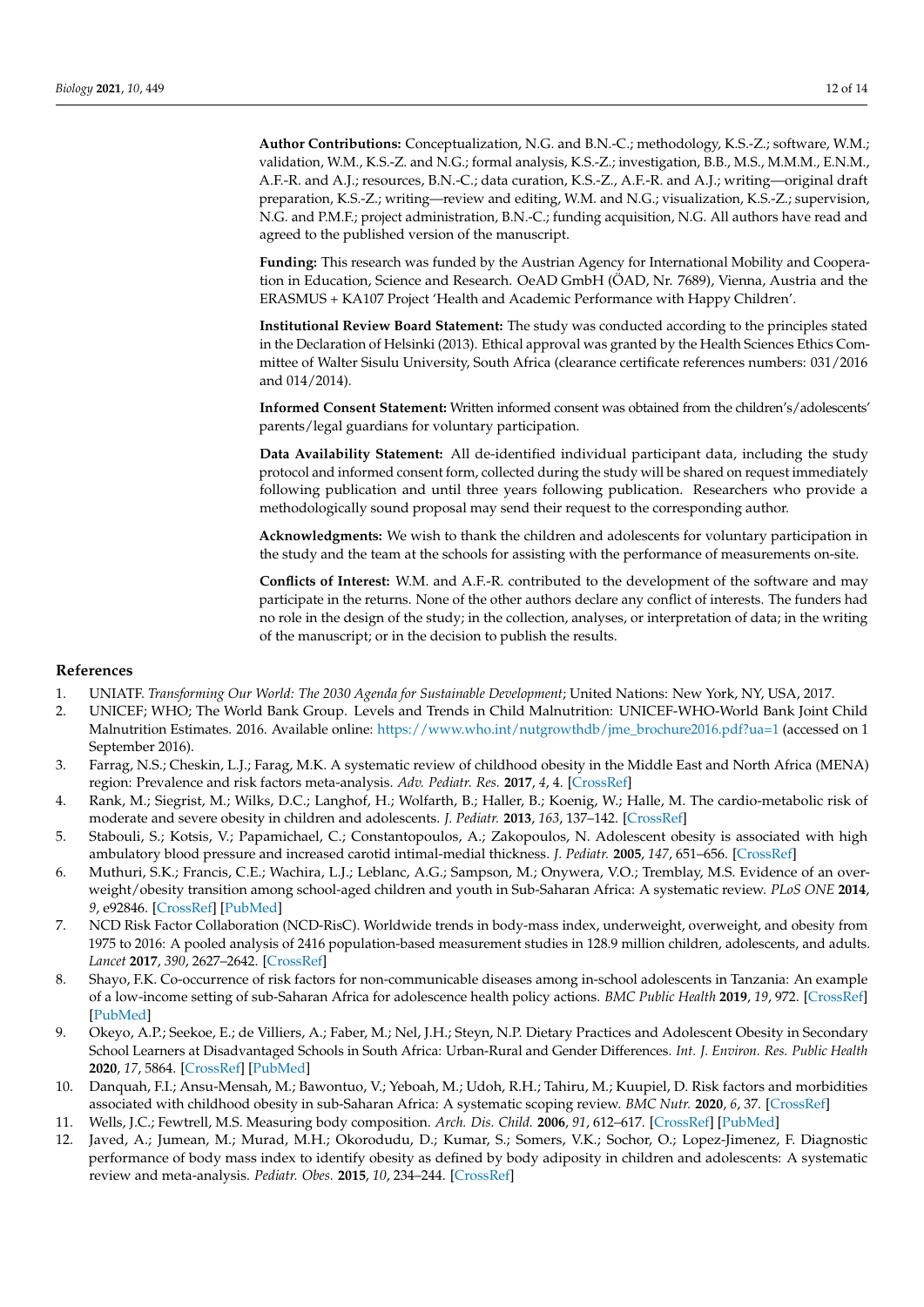- <span id="page-12-2"></span>13. Okorodudu, D.O.; Jumean, M.F.; Montori, V.M.; Romero-Corral, A.; Somers, V.K.; Erwin, P.J.; Lopez-Jimenez, F. Diagnostic performance of body mass index to identify obesity as defined by body adiposity: A systematic review and meta-analysis. *Int. J. Obes.* **2010**, *34*, 791–799. [\[CrossRef\]](http://doi.org/10.1038/ijo.2010.5)
- <span id="page-12-10"></span>14. Ranasinghe, P.; Jayawardena, R.; Gamage, N.; Pujitha Wickramasinghe, V.; Hills, A.P. The range of non-traditional anthropometric parameters to define obesity and obesity-related disease in children: A systematic review. *Eur. J. Clin. Nutr.* **2021**, *75*, 373–384. [\[CrossRef\]](http://doi.org/10.1038/s41430-020-00715-2) [\[PubMed\]](http://www.ncbi.nlm.nih.gov/pubmed/32801306)
- <span id="page-12-22"></span>15. Vanderwall, C.; Randall Clark, R.; Eickhoff, J.; Carrel, A.L. BMI is a poor predictor of adiposity in young overweight and obese children. *BMC Pediatr.* **2017**, *17*, 135. [\[CrossRef\]](http://doi.org/10.1186/s12887-017-0891-z) [\[PubMed\]](http://www.ncbi.nlm.nih.gov/pubmed/28577356)
- <span id="page-12-0"></span>16. Adom, T.; Kengne, A.P.; De Villiers, A.; Boatin, R.; Puoane, T. Diagnostic Accuracy of Body Mass Index in Defining Childhood Obesity: Analysis of Cross-Sectional Data from Ghanaian Children. *Int. J. Environ. Res. Public Health* **2019**, *17*, 36. [\[CrossRef\]](http://doi.org/10.3390/ijerph17010036)
- <span id="page-12-1"></span>17. Cole, T.J.; Lobstein, T. Extended international (IOTF) body mass index cut-offs for thinness, overweight and obesity. *Pediatr. Obes.* **2012**, *7*, 284–294. [\[CrossRef\]](http://doi.org/10.1111/j.2047-6310.2012.00064.x) [\[PubMed\]](http://www.ncbi.nlm.nih.gov/pubmed/22715120)
- <span id="page-12-3"></span>18. Rothman, K.J. BMI-related errors in the measurement of obesity. *Int. J. Obes.* **2008**, *32*, S56–S59. [\[CrossRef\]](http://doi.org/10.1038/ijo.2008.87) [\[PubMed\]](http://www.ncbi.nlm.nih.gov/pubmed/18695655)
- <span id="page-12-4"></span>19. Wickramasinghe, V.P.; Cleghorn, G.J.; Edmiston, K.A.; Murphy, A.J.; Abbott, R.A.; Davies, P.S. Validity of BMI as a measure of obesity in Australian white Caucasian and Australian Sri Lankan children. *Ann. Hum. Biol.* **2005**, *32*, 60–71. [\[CrossRef\]](http://doi.org/10.1080/03014460400027805)
- <span id="page-12-5"></span>20. Delisle Nyström, C.; Henriksson, P.; Ek, A.; Henriksson, H.; Ortega, F.B.; Ruiz, J.R.; Löf, M. Is BMI a relevant marker of fat mass in 4 year old children? Results from the MINISTOP trial. *Eur. J. Clin. Nutr.* **2018**, *72*, 1561–1566. [\[CrossRef\]](http://doi.org/10.1038/s41430-018-0133-y) [\[PubMed\]](http://www.ncbi.nlm.nih.gov/pubmed/29559723)
- <span id="page-12-6"></span>21. WHO Expert Committee. *Physical Status: The Use and Interpretation of Anthropometry*; WHO Technical Report Series; WHO: Geneva, Switzerland, 1995; Volume 854, pp. 1–452.
- <span id="page-12-7"></span>22. WHO Expert Consultation. Appropriate body-mass index for Asian populations and its implications for policy and intervention strategies. *Lancet* **2004**, *363*, 157–163. [\[CrossRef\]](http://doi.org/10.1016/S0140-6736(03)15268-3)
- <span id="page-12-8"></span>23. Jensen, N.S.; Camargo, T.F.; Bergamaschi, D.P. Comparison of methods to measure body fat in 7-to-10-year-old children: A systematic review. *Public Health* **2016**, *133*, 3–13. [\[CrossRef\]](http://doi.org/10.1016/j.puhe.2015.11.025)
- <span id="page-12-9"></span>24. Fredriksen, P.M.; Hjelle, O.P.; Mamen, A.; Meza, T.J.; Westerberg, A.C. The health Oriented pedagogical project (HOPP)—A controlled longitudinal school-based physical activity intervention program. *BMC Public Health* **2017**, *17*, 370. [\[CrossRef\]](http://doi.org/10.1186/s12889-017-4282-z) [\[PubMed\]](http://www.ncbi.nlm.nih.gov/pubmed/28454531)
- <span id="page-12-11"></span>25. Weber, D.R.; Leonard, M.B.; Zemel, B.S. Body composition analysis in the pediatric population. *Pediatr. Endocrinol. Rev.* **2012**, *10*, 130–139.
- 26. Lichtenauer, M.; Wheatley, S.D.; Martyn-St James, M.; Duncan, M.J.; Cobayashi, F.; Berg, G.; Musso, C.; Graffigna, M.; Soutelo, J.; Bovet, P.; et al. Efficacy of anthropometric measures for identifying cardiovascular disease risk in adolescents: Review and meta-analysis. *Minerva Pediatr.* **2018**, *70*, 371–382. [\[CrossRef\]](http://doi.org/10.23736/s0026-4946.18.05175-7) [\[PubMed\]](http://www.ncbi.nlm.nih.gov/pubmed/29651834)
- <span id="page-12-12"></span>27. Ma, C.; Wang, R.; Liu, Y.; Lu, Q.; Lu, N.; Tian, Y.; Liu, X.; Yin, F. Performance of obesity indices for screening elevated blood pressure in pediatric population: Systematic review and meta-analysis. *Medicine* **2016**, *95*, e4811. [\[CrossRef\]](http://doi.org/10.1097/MD.0000000000004811)
- <span id="page-12-13"></span>28. Simoni, P.; Guglielmi, R.; Aparisi Gómez, M.P. Imaging of body composition in children. *Quant. Imaging Med. Surg.* **2020**, *10*, 1661–1671. [\[CrossRef\]](http://doi.org/10.21037/qims.2020.04.06)
- <span id="page-12-14"></span>29. Kelso, A.; Vogel, K.; Steinacker, J.M. Ultrasound measurements of subcutaneous adipose tissue thickness show sexual dimorphism in children of three to five years of age. *Acta Paediatr.* **2019**, *108*, 514–521. [\[CrossRef\]](http://doi.org/10.1111/apa.14496)
- <span id="page-12-15"></span>30. Müller, W.; Horn, M.; Fürhapter-Rieger, A.; Kainz, P.; Kröpfl, J.M.; Maughan, R.J.; Ahammer, H. Body composition in sport: A comparison of a novel ultrasound imaging technique to measure subcutaneous fat tissue compared with skinfold measurement. *Br. J. Sports Med.* **2013**, *47*, 1028–1035. [\[CrossRef\]](http://doi.org/10.1136/bjsports-2013-092232)
- <span id="page-12-16"></span>31. Müller, W.; Lohman, T.G.; Stewart, A.D.; Maughan, R.J.; Meyer, N.L.; Sardinha, L.B.; Kirihennedige, N.; Reguant-Closa, A.; Risoul-Salas, V.; Sundgot-Borgen, J.; et al. Subcutaneous fat patterning in athletes: Selection of appropriate sites and standardisation of a novel ultrasound measurement technique: Ad hoc working group on body composition, health and performance, under the auspices of the IOC Medical Commission. *Br. J. Sports Med.* **2016**, *50*, 45–54. [\[CrossRef\]](http://doi.org/10.1136/bjsports-2015-095641) [\[PubMed\]](http://www.ncbi.nlm.nih.gov/pubmed/26702017)
- <span id="page-12-20"></span>32. Störchle, P.; Müller, W.; Sengeis, M.; Ahammer, H.; Fürhapter-Rieger, A.; Bachl, N.; Lackner, S.; Mörkl, S.; Holasek, S. Standardized Ultrasound Measurement of Subcutaneous Fat Patterning: High Reliability and Accuracy in Groups Ranging from Lean to Obese. *Ultrasound Med. Biol.* **2017**, *43*, 427–438. [\[CrossRef\]](http://doi.org/10.1016/j.ultrasmedbio.2016.09.014)
- <span id="page-12-21"></span>33. Kelso, A.; Müller, W.; Fürhapter-Rieger, A.; Sengeis, M.; Ahammer, H.; Steinacker, J.M. High inter-observer reliability in standardized ultrasound measurements of subcutaneous adipose tissue in children aged three to six years. *BMC Pediatr.* **2020**, *20*, 145. [\[CrossRef\]](http://doi.org/10.1186/s12887-020-02044-6)
- <span id="page-12-18"></span>34. Müller, W.; Fürhapter-Rieger, A.; Ahammer, H.; Lohman, T.G.; Meyer, N.L.; Sardinha, L.B.; Stewart, A.D.; Maughan, R.J.; Sundgot-Borgen, J.; Müller, T.; et al. Relative Body Weight and Standardised Brightness-Mode Ultrasound Measurement of Subcutaneous Fat in Athletes: An International Multicentre Reliability Study, Under the Auspices of the IOC Medical Commission. *Sports Med.* **2020**, *50*, 597–614. [\[CrossRef\]](http://doi.org/10.1007/s40279-019-01192-9) [\[PubMed\]](http://www.ncbi.nlm.nih.gov/pubmed/31571156)
- <span id="page-12-17"></span>35. Wajchenberg, B.L. Subcutaneous and visceral adipose tissue: Their relation to the metabolic syndrome. *Endocr. Rev.* **2000**, *21*, 697–738. [\[CrossRef\]](http://doi.org/10.1210/edrv.21.6.0415) [\[PubMed\]](http://www.ncbi.nlm.nih.gov/pubmed/11133069)
- <span id="page-12-19"></span>36. Sengeis, M.; Müller, W.; Störchle, P.; Führhapter-Rieger, A. Body weight and subcutaneous fat patterning in elite judokas. *Scand. J. Med. Sci. Sports* **2019**, *29*, 1774–1788. [\[CrossRef\]](http://doi.org/10.1111/sms.13508)